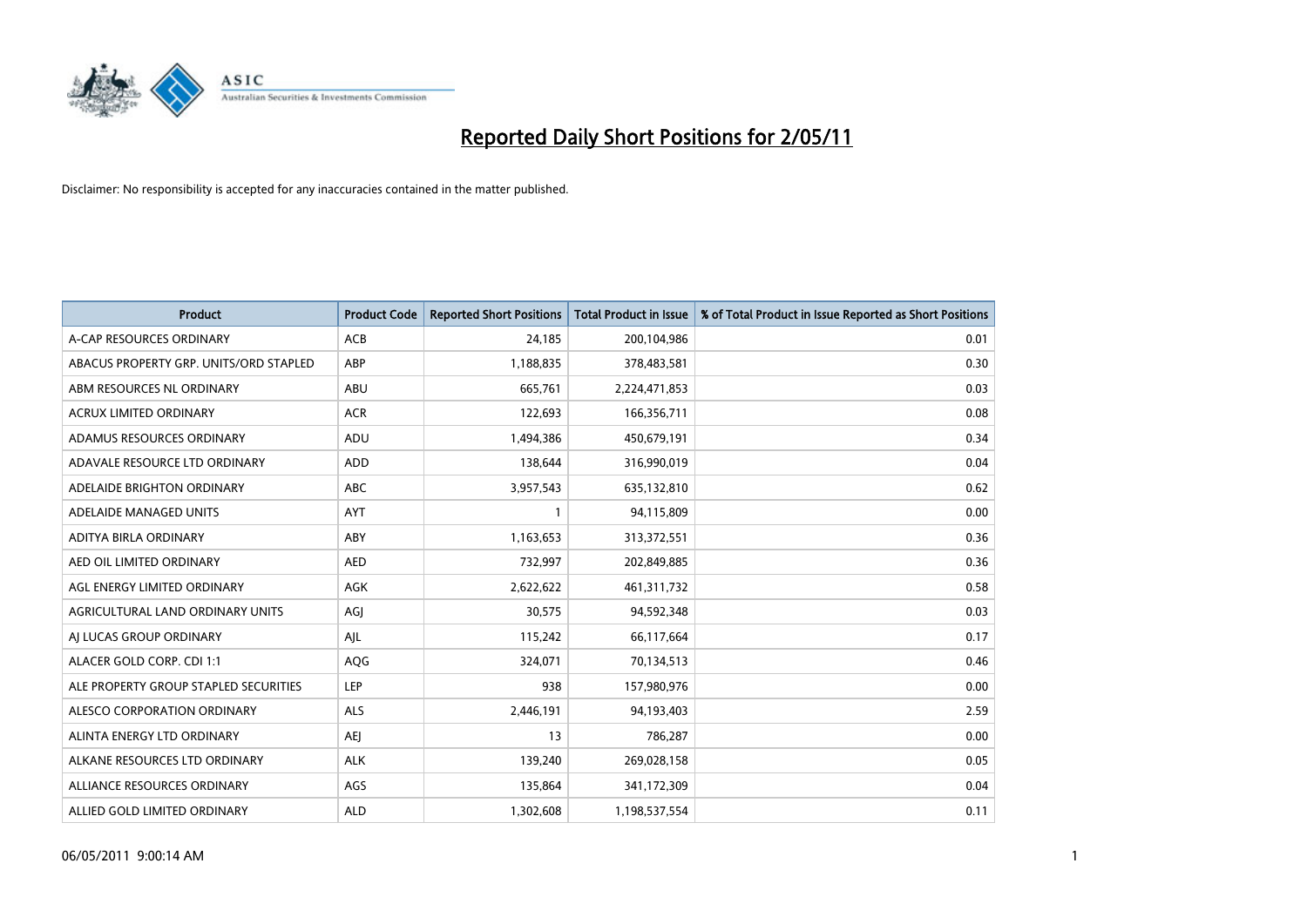

| <b>Product</b>                          | <b>Product Code</b> | <b>Reported Short Positions</b> | <b>Total Product in Issue</b> | % of Total Product in Issue Reported as Short Positions |
|-----------------------------------------|---------------------|---------------------------------|-------------------------------|---------------------------------------------------------|
| ALTONA MINING LTD ORDINARY              | <b>AOH</b>          | 400.000                         | 472,133,029                   | 0.08                                                    |
| ALUMINA LIMITED ORDINARY                | <b>AWC</b>          | 15,023,527                      | 2,440,196,187                 | 0.61                                                    |
| AMADEUS ENERGY ORDINARY                 | AMU                 | 454,000                         | 300,288,855                   | 0.15                                                    |
| AMALGAMATED HOLDINGS ORDINARY           | AHD                 | 14,924                          | 157,458,568                   | 0.01                                                    |
| AMCOR LIMITED ORDINARY                  | AMC                 | 5,606,773                       | 1,227,383,880                 | 0.44                                                    |
| AMP CAPITAL CHINA ORDINARY UNITS        | AGF                 | 1,200,394                       | 345,546,659                   | 0.35                                                    |
| AMP LIMITED ORDINARY                    | AMP                 | 11,648,669                      | 2,789,686,764                 | 0.42                                                    |
| AMPELLA MINING ORDINARY                 | <b>AMX</b>          | 247,370                         | 203,285,108                   | 0.11                                                    |
| ANSELL LIMITED ORDINARY                 | <b>ANN</b>          | 3,431,965                       | 133,007,903                   | 2.57                                                    |
| ANTARES ENERGY LTD ORDINARY             | <b>AZZ</b>          | 101,632                         | 275,500,000                   | 0.04                                                    |
| ANZ BANKING GRP LTD ORDINARY            | ANZ                 | 5,208,193                       | 2,596,524,283                 | 0.17                                                    |
| APA GROUP STAPLED SECURITIES            | <b>APA</b>          | 6,270,996                       | 556,193,951                   | 1.12                                                    |
| APEX MINERALS NL ORDINARY               | <b>AXM</b>          | 885,146                         | 5,550,243,713                 | 0.02                                                    |
| APN EUROPEAN RETAIL UNITS STAPLED SEC.  | <b>AEZ</b>          | 11,832                          | 544,910,660                   | 0.00                                                    |
| APN NEWS & MEDIA ORDINARY               | <b>APN</b>          | 11,517,104                      | 618,568,292                   | 1.86                                                    |
| AQUARIUS PLATINUM. ORDINARY             | <b>AQP</b>          | 3,138,191                       | 470,070,802                   | 0.63                                                    |
| AQUILA RESOURCES ORDINARY               | <b>AQA</b>          | 3,952,751                       | 374,323,124                   | 1.08                                                    |
| ARAFURA RESOURCE LTD ORDINARY           | <b>ARU</b>          | 5,271,528                       | 367,980,342                   | 1.46                                                    |
| ARB CORPORATION ORDINARY                | ARP                 | 10,970                          | 72,481,302                    | 0.01                                                    |
| ARDENT LEISURE GROUP STAPLED SECURITIES | AAD                 | 297,454                         | 318,147,978                   | 0.09                                                    |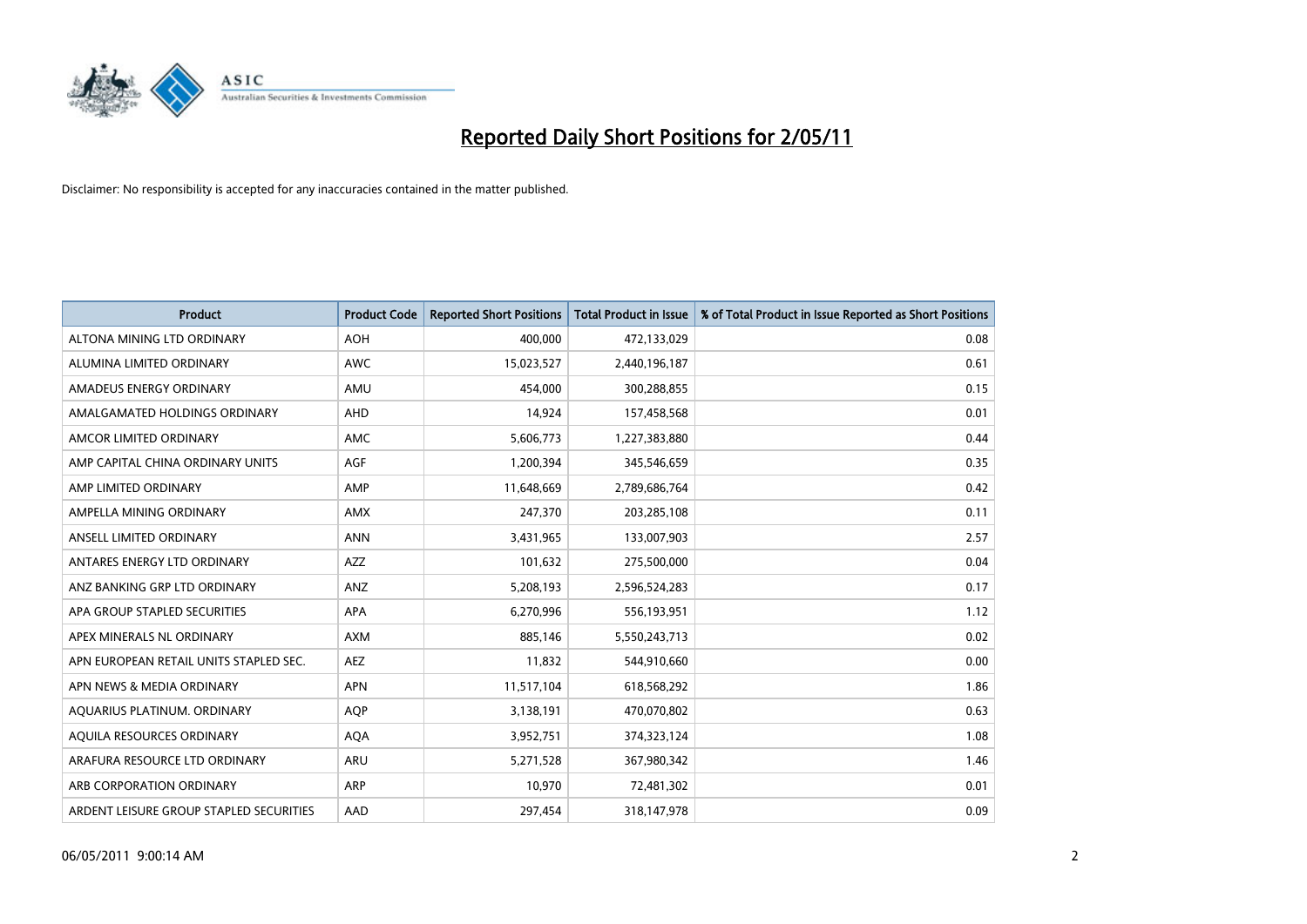

| <b>Product</b>                          | <b>Product Code</b> | <b>Reported Short Positions</b> | Total Product in Issue | % of Total Product in Issue Reported as Short Positions |
|-----------------------------------------|---------------------|---------------------------------|------------------------|---------------------------------------------------------|
| ARISTOCRAT LEISURE ORDINARY             | ALL                 | 31,524,321                      | 536,480,307            | 5.85                                                    |
| ASCIANO LIMITED ORDINARY                | <b>AIO</b>          | 11,124,930                      | 2,926,103,883          | 0.39                                                    |
| ASG GROUP LIMITED ORDINARY              | ASZ                 | 68,401                          | 169,117,796            | 0.04                                                    |
| ASPEN GROUP ORD/UNITS STAPLED           | APZ                 | 1,011,821                       | 592,674,670            | 0.16                                                    |
| ASPIRE MINING LTD ORDINARY              | <b>AKM</b>          | 102,086                         | 535,971,483            | 0.02                                                    |
| <b>ASTON RES LTD ORDINARY</b>           | <b>AZT</b>          | 139,291                         | 204,527,604            | 0.06                                                    |
| ASTRO JAP PROP GROUP STAPLED SECURITIES | AJA                 | 18,188                          | 58,445,002             | 0.04                                                    |
| ASX LIMITED ORDINARY                    | ASX                 | 849,103                         | 175,136,729            | 0.49                                                    |
| ATLANTIC LIMITED ORDINARY               | ATI                 | 533,193                         | 113,159,279            | 0.47                                                    |
| ATLAS IRON LIMITED ORDINARY             | <b>AGO</b>          | 2,140,160                       | 823,820,142            | 0.26                                                    |
| AURORA MINERALS LTD ORDINARY            | <b>ARM</b>          | 454                             | 104,167,499            | 0.00                                                    |
| AURORA OIL & GAS ORDINARY               | <b>AUT</b>          | 3,678,996                       | 403,687,342            | 0.90                                                    |
| AUSDRILL LIMITED ORDINARY               | ASL                 | 374,798                         | 300,677,909            | 0.12                                                    |
| <b>AUSENCO LIMITED ORDINARY</b>         | <b>AAX</b>          | 2,628,072                       | 122,987,022            | 2.13                                                    |
| <b>AUSTAL LIMITED ORDINARY</b>          | ASB                 | 165,445                         | 188,069,638            | 0.08                                                    |
| <b>AUSTAR UNITED ORDINARY</b>           | <b>AUN</b>          | 1,695,250                       | 1,271,389,658          | 0.11                                                    |
| AUSTBROKERS HOLDINGS ORDINARY           | <b>AUB</b>          | $\overline{2}$                  | 54,339,433             | 0.00                                                    |
| AUSTEREO GROUP LTD. ORDINARY            | <b>AEO</b>          | 1,641,037                       | 344,783,708            | 0.47                                                    |
| AUSTIN ENGINEERING ORDINARY             | <b>ANG</b>          | 9,469                           | 71,714,403             | 0.01                                                    |
| <b>AUSTRALAND ASSETS ASSETS</b>         | AAZPB               | 1,168                           | 2,750,000              | 0.04                                                    |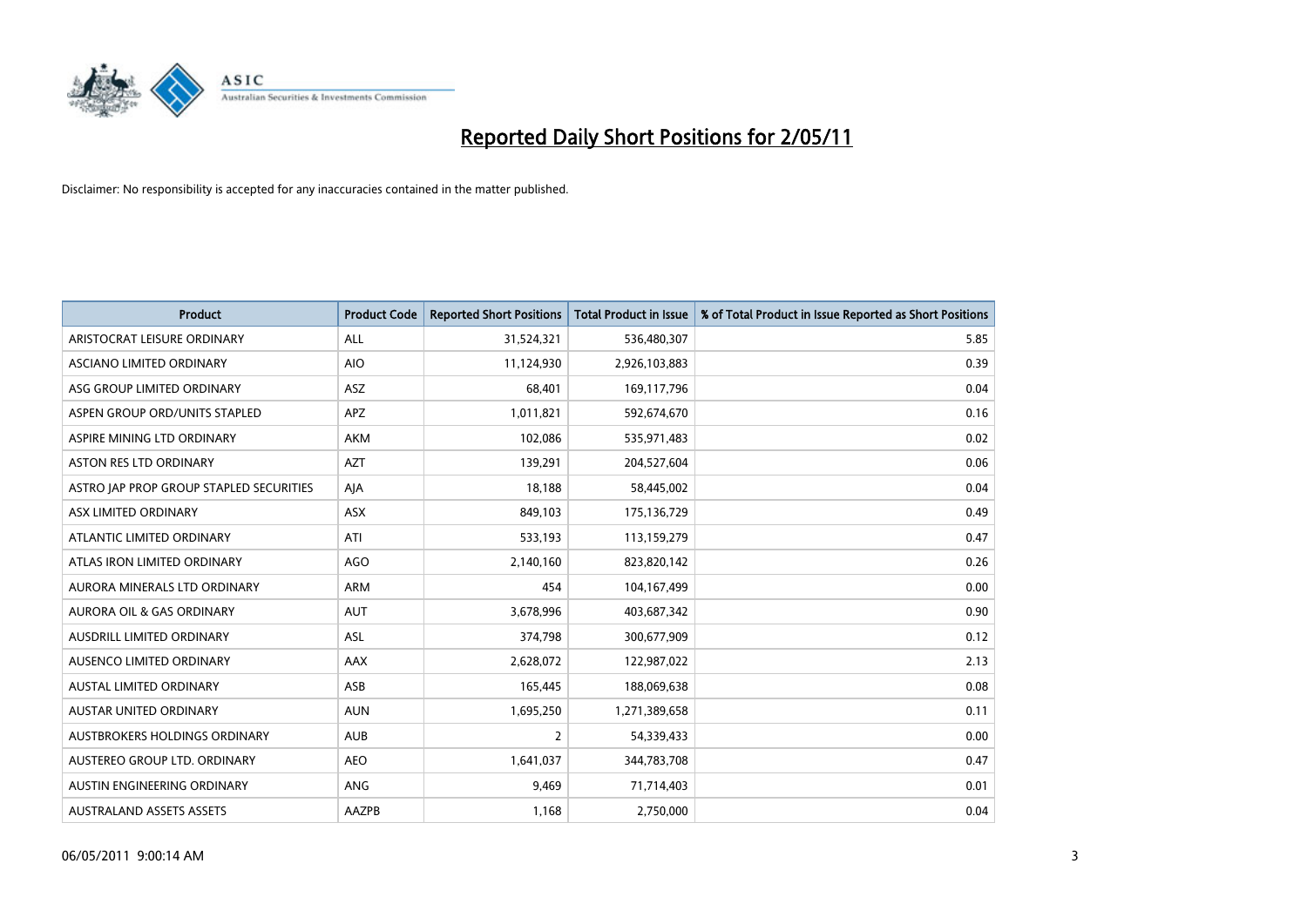

| <b>Product</b>                       | <b>Product Code</b> | <b>Reported Short Positions</b> | Total Product in Issue | % of Total Product in Issue Reported as Short Positions |
|--------------------------------------|---------------------|---------------------------------|------------------------|---------------------------------------------------------|
| AUSTRALAND PROPERTY STAPLED SECURITY | <b>ALZ</b>          | 793,666                         | 576,846,597            | 0.12                                                    |
| AUSTRALIAN AGRICULT. ORDINARY        | AAC                 | 4,441,471                       | 264,264,459            | 1.65                                                    |
| <b>AUSTRALIAN EDUCATION UNITS</b>    | <b>AEU</b>          | 625,000                         | 175,465,397            | 0.36                                                    |
| AUSTRALIAN INFRASTR. UNITS/ORDINARY  | <b>AIX</b>          | 776,878                         | 620,733,944            | 0.12                                                    |
| AUSTRALIAN MINES LTD ORDINARY        | <b>AUZ</b>          | 1,400,000                       | 576,910,315            | 0.24                                                    |
| AUSTRALIAN PHARM, ORDINARY           | API                 | 741,888                         | 488,115,883            | 0.15                                                    |
| AUTOMOTIVE HOLDINGS ORDINARY         | <b>AHE</b>          | 154,068                         | 226,387,577            | 0.07                                                    |
| AVEXA LIMITED ORDINARY               | <b>AVX</b>          | 243,657                         | 847,688,779            | 0.03                                                    |
| AWE LIMITED ORDINARY                 | <b>AWE</b>          | 1,372,750                       | 521,871,941            | 0.26                                                    |
| AZUMAH RESOURCES ORDINARY            | <b>AZM</b>          | 163,601                         | 272,696,055            | 0.06                                                    |
| BANDANNA ENERGY ORDINARY             | <b>BND</b>          | 113,832                         | 426,515,482            | 0.02                                                    |
| BANK OF QUEENSLAND. ORDINARY         | <b>BOQ</b>          | 2,316,538                       | 222,072,957            | 1.02                                                    |
| <b>BANNERMAN RESOURCES ORDINARY</b>  | <b>BMN</b>          | 418,892                         | 234,435,934            | 0.18                                                    |
| <b>BATHURST RESOURCES ORDINARY</b>   | <b>BTU</b>          | 4,592,483                       | 613,741,330            | 0.74                                                    |
| <b>BAUXITE RESOURCE LTD ORDINARY</b> | <b>BAU</b>          | 109,797                         | 235,379,896            | 0.05                                                    |
| BC IRON LIMITED ORDINARY             | <b>BCI</b>          | 30,316                          | 94,361,000             | 0.03                                                    |
| BEACH ENERGY LIMITED ORDINARY        | <b>BPT</b>          | 2,083,381                       | 1,102,788,311          | 0.18                                                    |
| BEADELL RESOURCE LTD ORDINARY        | <b>BDR</b>          | 972,435                         | 622,147,828            | 0.14                                                    |
| BENDIGO AND ADELAIDE ORDINARY        | <b>BEN</b>          | 4,952,317                       | 360,048,771            | 1.37                                                    |
| BERKELEY RESOURCES ORDINARY          | <b>BKY</b>          | 368,289                         | 174,298,273            | 0.20                                                    |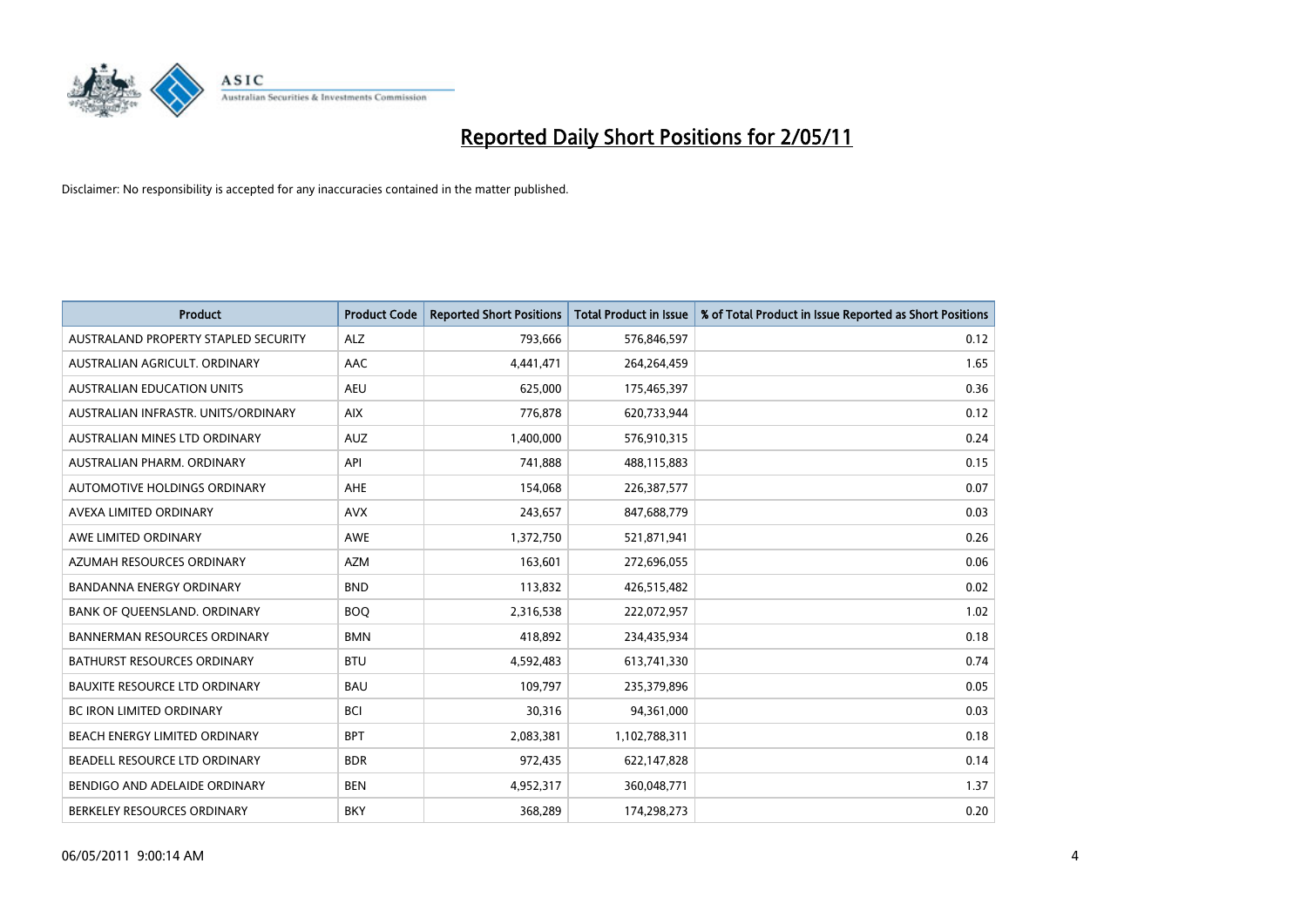

| <b>Product</b>                       | <b>Product Code</b> | <b>Reported Short Positions</b> | <b>Total Product in Issue</b> | % of Total Product in Issue Reported as Short Positions |
|--------------------------------------|---------------------|---------------------------------|-------------------------------|---------------------------------------------------------|
| BETASHARES ASX FIN ETF UNITS         | <b>OFN</b>          | 28,500                          | 4,509,251                     | 0.63                                                    |
| BETASHARES ASX RES ETF UNITS         | <b>ORE</b>          | 198,220                         | 4,519,432                     | 4.39                                                    |
| <b>BHP BILLITON LIMITED ORDINARY</b> | <b>BHP</b>          | 29,207,232                      | 3,209,181,688                 | 0.86                                                    |
| <b>BILLABONG ORDINARY</b>            | <b>BBG</b>          | 12,857,962                      | 254,037,587                   | 5.05                                                    |
| <b>BIOTA HOLDINGS ORDINARY</b>       | <b>BTA</b>          | 1,811,087                       | 181,417,556                   | 0.99                                                    |
| <b>BISALLOY STEEL ORDINARY</b>       | <b>BIS</b>          | 84.480                          | 216,455,965                   | 0.04                                                    |
| BKI INVESTMENT LTD ORDINARY          | <b>BKI</b>          | 508                             | 422,863,407                   | 0.00                                                    |
| <b>BLACKTHORN RESOURCES ORDINARY</b> | <b>BTR</b>          | 35,848                          | 106,885,300                   | 0.03                                                    |
| <b>BLUESCOPE STEEL LTD ORDINARY</b>  | <b>BSL</b>          | 39,165,232                      | 1,842,207,385                 | 2.13                                                    |
| <b>BOART LONGYEAR ORDINARY</b>       | <b>BLY</b>          | 6,999,430                       | 461, 163, 412                 | 1.52                                                    |
| <b>BOOM LOGISTICS ORDINARY</b>       | <b>BOL</b>          | 337,999                         | 461,500,712                   | 0.07                                                    |
| BORAL LIMITED, ORDINARY              | <b>BLD</b>          | 27,137,471                      | 729,925,990                   | 3.73                                                    |
| BOTSWANA METALS LTD ORDINARY         | <b>BML</b>          | 7,000                           | 143,717,013                   | 0.00                                                    |
| <b>BOW ENERGY LIMITED ORDINARY</b>   | <b>BOW</b>          | 3,281,451                       | 349,417,229                   | 0.93                                                    |
| <b>BRADKEN LIMITED ORDINARY</b>      | <b>BKN</b>          | 1,268,612                       | 142,829,226                   | 0.87                                                    |
| <b>BRAMBLES LIMITED ORDINARY</b>     | <b>BXB</b>          | 9,765,629                       | 1,479,190,996                 | 0.64                                                    |
| BREVILLE GROUP LTD ORDINARY          | <b>BRG</b>          | 2,794                           | 129,995,322                   | 0.00                                                    |
| <b>BRICKWORKS LIMITED ORDINARY</b>   | <b>BKW</b>          | 12,841                          | 147,567,333                   | 0.01                                                    |
| <b>BROCKMAN RESOURCES ORDINARY</b>   | <b>BRM</b>          | 67,148                          | 144,803,151                   | 0.04                                                    |
| BT INVESTMENT MNGMNT ORDINARY        | <b>BTT</b>          | 554,785                         | 160,000,000                   | 0.35                                                    |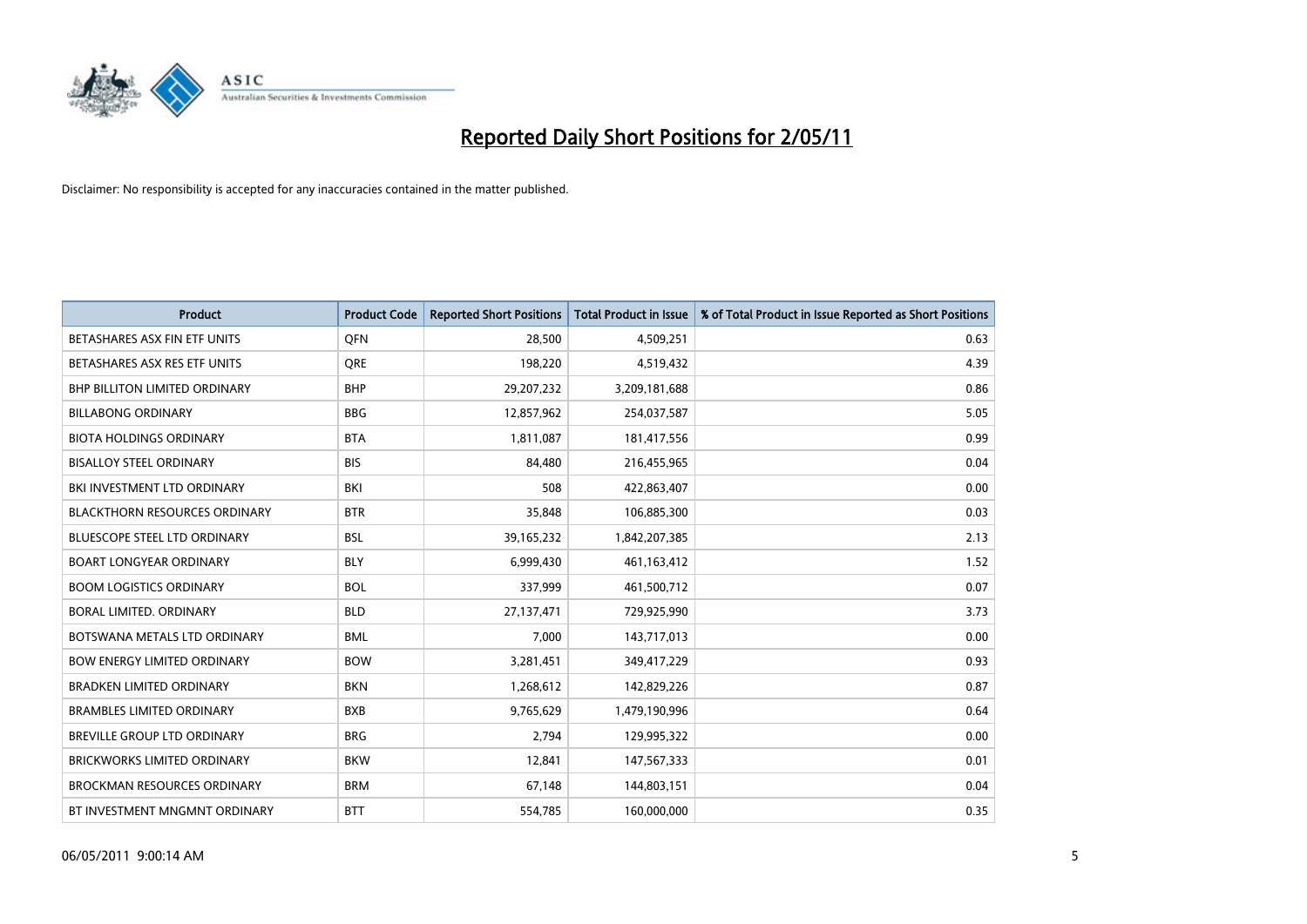

| <b>Product</b>                        | <b>Product Code</b> | <b>Reported Short Positions</b> | <b>Total Product in Issue</b> | % of Total Product in Issue Reported as Short Positions |
|---------------------------------------|---------------------|---------------------------------|-------------------------------|---------------------------------------------------------|
| <b>BURU ENERGY ORDINARY</b>           | <b>BRU</b>          | 7,233,251                       | 182,780,549                   | 3.96                                                    |
| <b>BWP TRUST ORDINARY UNITS</b>       | <b>BWP</b>          | 709,300                         | 520,012,793                   | 0.12                                                    |
| CABCHARGE AUSTRALIA ORDINARY          | CAB                 | 666,166                         | 120,437,014                   | 0.55                                                    |
| CALTEX AUSTRALIA ORDINARY             | <b>CTX</b>          | 5,915,696                       | 270,000,000                   | 2.19                                                    |
| <b>CAMPBELL BROTHERS ORDINARY</b>     | CPB                 | 106,484                         | 67,503,411                    | 0.15                                                    |
| CAPE LAMBERT RES LTD ORDINARY         | <b>CFE</b>          | 955,443                         | 571,849,603                   | 0.16                                                    |
| CAPITOL HEALTH ORDINARY               | CAJ                 | 2.500                           | 303,726,809                   | 0.00                                                    |
| <b>CARBON ENERGY ORDINARY</b>         | <b>CNX</b>          | 728,967                         | 698,517,858                   | 0.09                                                    |
| CARDNO LIMITED ORDINARY               | CDD                 | 698                             | 106,840,756                   | 0.00                                                    |
| CARNARVON PETROLEUM ORDINARY          | <b>CVN</b>          | 7,099,348                       | 687,820,634                   | 1.04                                                    |
| CARNEGIE WAVE ENERGY ORDINARY         | <b>CWE</b>          | 83,000                          | 859,087,627                   | 0.01                                                    |
| <b>CARPATHIAN RESOURCES ORDINARY</b>  | <b>CPN</b>          | 75,000                          | 265,533,501                   | 0.03                                                    |
| CARPENTARIA EXP. LTD ORDINARY         | CAP                 | 9,777                           | 98,741,301                    | 0.01                                                    |
| CARSALES.COM LTD ORDINARY             | <b>CRZ</b>          | 3,056,433                       | 234,338,300                   | 1.31                                                    |
| CASH CONVERTERS ORD/DIV ACCESS        | CCV                 | 68,191                          | 379,761,025                   | 0.01                                                    |
| <b>CASPIAN OIL &amp; GAS ORDINARY</b> | CIG                 | 50,000                          | 1,331,500,513                 | 0.00                                                    |
| CATALPA RESOURCES ORDINARY            | <b>CAH</b>          | 130,856                         | 178,014,015                   | 0.07                                                    |
| <b>CEC GROUP LIMITED ORDINARY</b>     | <b>CEG</b>          | 1,750                           | 79,662,662                    | 0.00                                                    |
| <b>CELLNET GROUP ORDINARY</b>         | <b>CLT</b>          | 1,342                           | 61,596,082                    | 0.00                                                    |
| CENTRAL PETROLEUM ORDINARY            | <b>CTP</b>          | 810,150                         | 982,298,842                   | 0.08                                                    |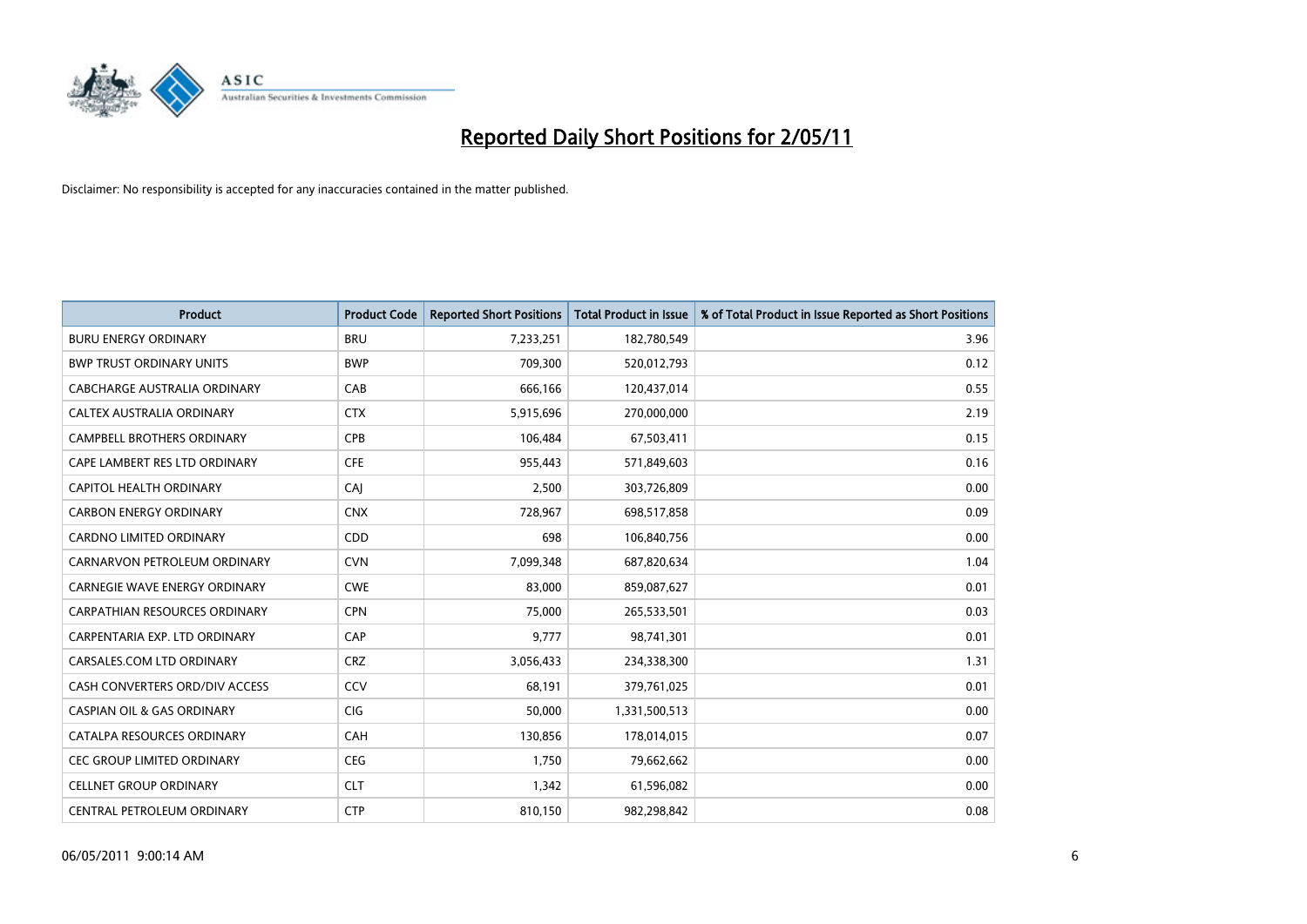

| <b>Product</b>                                | <b>Product Code</b> | <b>Reported Short Positions</b> | Total Product in Issue | % of Total Product in Issue Reported as Short Positions |
|-----------------------------------------------|---------------------|---------------------------------|------------------------|---------------------------------------------------------|
| CENTREBET INTERNAT, ORDINARY                  | <b>CIL</b>          | 5,000                           | 87,764,414             | 0.01                                                    |
| <b>CENTRO PROPERTIES UNITS/ORD STAPLED</b>    | <b>CNP</b>          | 159,474                         | 972,414,514            | 0.02                                                    |
| <b>CENTRO RETAIL GROUP STAPLED SECURITIES</b> | <b>CER</b>          | 705,163                         | 2,286,399,424          | 0.03                                                    |
| CERAMIC FUEL CELLS ORDINARY                   | <b>CFU</b>          | 1,380,936                       | 1,201,353,566          | 0.11                                                    |
| <b>CFS RETAIL PROPERTY UNITS</b>              | <b>CFX</b>          | 33,611,907                      | 2,839,591,911          | 1.16                                                    |
| CGA MINING LIMITED ORDINARY                   | <b>CGX</b>          | 248,780                         | 333,265,726            | 0.07                                                    |
| <b>CHALLENGER DIV.PRO. STAPLED UNITS</b>      | <b>CDI</b>          | 53.034                          | 913,426,007            | 0.00                                                    |
| CHALLENGER INFRAST. STAPLED UNITS             | <b>CIF</b>          | 8,176                           | 316,223,785            | 0.00                                                    |
| CHALLENGER LIMITED ORDINARY                   | <b>CGF</b>          | 5,325,495                       | 500,332,188            | 1.06                                                    |
| CHANDLER MACLEOD LTD ORDINARY                 | <b>CMG</b>          | 11.970                          | 463,971,344            | 0.00                                                    |
| CHARTER HALL GROUP STAPLED US PROHIBIT.       | <b>CHC</b>          | 803,344                         | 306,341,814            | 0.26                                                    |
| <b>CHARTER HALL OFFICE UNIT</b>               | CQO                 | 4,430,108                       | 493,319,730            | 0.89                                                    |
| <b>CHARTER HALL RETAIL UNITS</b>              | <b>COR</b>          | 617,214                         | 305,200,723            | 0.18                                                    |
| CHEMGENEX PHARMACEUT ORDINARY                 | <b>CXS</b>          | 6,555,354                       | 313,348,870            | 2.08                                                    |
| CHINA YUNNAN COPPER ORDINARY                  | <b>CYU</b>          | 184,695                         | 127,562,533            | 0.14                                                    |
| CITIGOLD CORP LTD ORDINARY                    | <b>CTO</b>          | 2,059,217                       | 1,040,278,301          | 0.20                                                    |
| CLINUVEL PHARMACEUT, ORDINARY                 | CUV                 | 4,127                           | 30,381,706             | 0.01                                                    |
| <b>CLOUGH LIMITED ORDINARY</b>                | <b>CLO</b>          | 101,205                         | 769,801,269            | 0.01                                                    |
| <b>COAL &amp; ALLIED ORDINARY</b>             | <b>CNA</b>          | 6,614                           | 86,584,735             | 0.01                                                    |
| COAL OF AFRICA LTD ORDINARY                   | <b>CZA</b>          | 280.884                         | 531,139,661            | 0.05                                                    |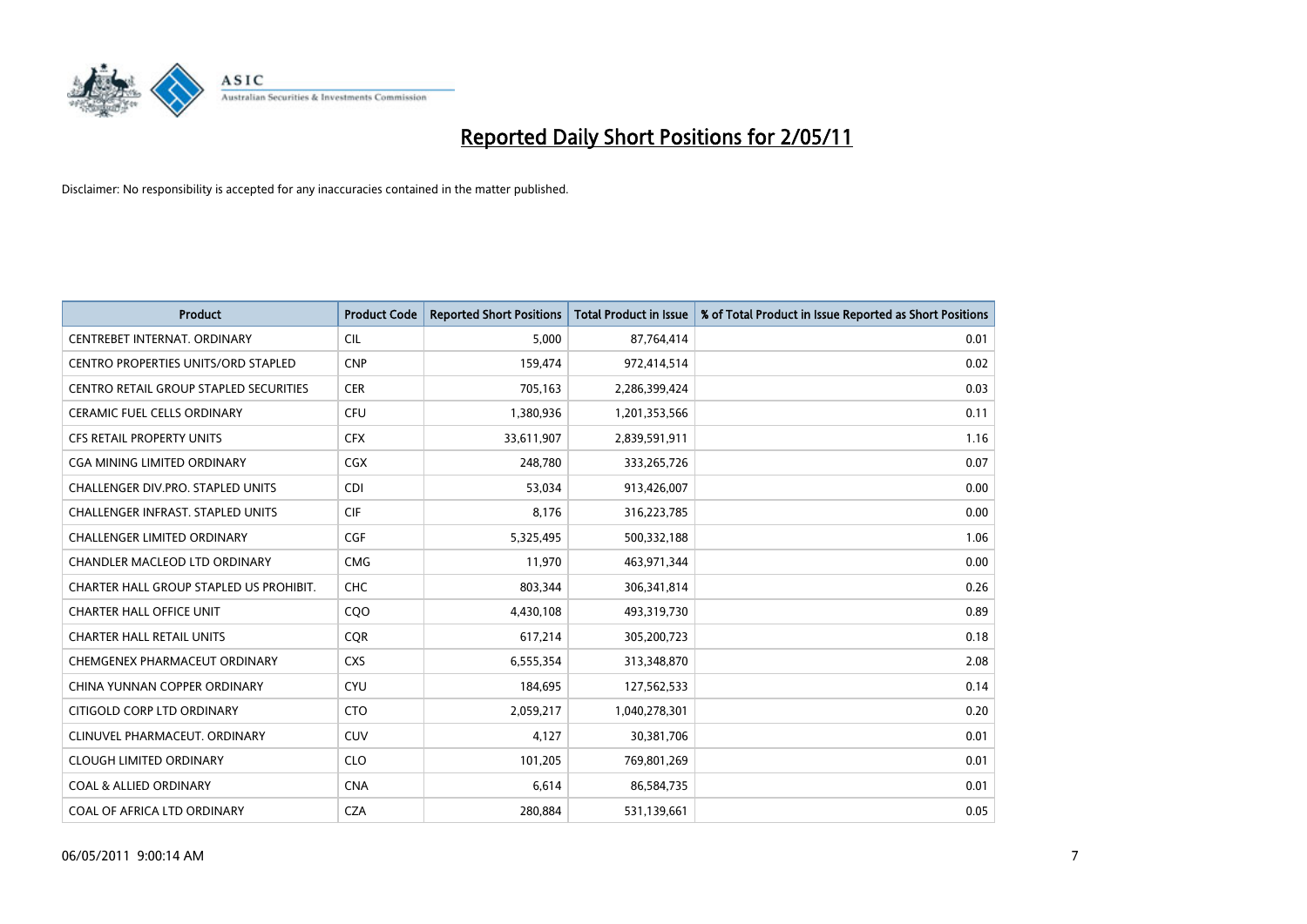

| <b>Product</b>                          | <b>Product Code</b> | <b>Reported Short Positions</b> | Total Product in Issue | % of Total Product in Issue Reported as Short Positions |
|-----------------------------------------|---------------------|---------------------------------|------------------------|---------------------------------------------------------|
| <b>COALSPUR MINES LTD ORDINARY</b>      | <b>CPL</b>          | 833,935                         | 494,593,428            | 0.16                                                    |
| COCA-COLA AMATIL ORDINARY               | <b>CCL</b>          | 7,201,048                       | 757,969,396            | 0.94                                                    |
| <b>COCHLEAR LIMITED ORDINARY</b>        | <b>COH</b>          | 1,316,364                       | 56,745,023             | 2.34                                                    |
| COCKATOO COAL ORDINARY                  | <b>COK</b>          | 9,375,007                       | 1,016,096,908          | 0.92                                                    |
| <b>COKAL LTD ORDINARY</b>               | <b>CKA</b>          | 392,815                         | 128,083,735            | 0.31                                                    |
| COMMONWEALTH BANK, ORDINARY             | <b>CBA</b>          | 12,632,621                      | 1,558,614,744          | 0.78                                                    |
| <b>COMMONWEALTH PROP ORDINARY UNITS</b> | <b>CPA</b>          | 26,668,310                      | 2,449,599,711          | 1.09                                                    |
| <b>COMPASS RESOURCES ORDINARY</b>       | <b>CMR</b>          | 101,480                         | 147,402,920            | 0.07                                                    |
| COMPUTERSHARE LTD ORDINARY              | <b>CPU</b>          | 3,070,560                       | 555,664,059            | 0.52                                                    |
| <b>CONNECTEAST GROUP STAPLED</b>        | <b>CEU</b>          | 25,998,824                      | 3,940,145,951          | 0.67                                                    |
| CONQUEST MINING ORDINARY                | CQT                 | 396,671                         | 583,241,478            | 0.05                                                    |
| CONSOLIDATED MEDIA, ORDINARY            | <b>CMI</b>          | 2,937,759                       | 561,834,996            | 0.53                                                    |
| CONTANGO MICROCAP ORDINARY              | <b>CTN</b>          | 7,500                           | 146,423,773            | 0.01                                                    |
| CONTINENTAL COAL LTD ORDINARY           | CCC                 | 677,418                         | 1,980,616,757          | 0.03                                                    |
| <b>COOPER ENERGY LTD ORDINARY</b>       | <b>COE</b>          | 89,539                          | 292,576,001            | 0.03                                                    |
| COPPER STRIKE LTD ORDINARY              | <b>CSE</b>          | 714                             | 129,455,571            | 0.00                                                    |
| <b>CORDLIFE LIMITED ORDINARY</b>        | CBB                 |                                 | 145,360,920            | 0.00                                                    |
| COUNT FINANCIAL ORDINARY                | COU                 | 691,875                         | 262,212,976            | 0.27                                                    |
| <b>CRANE GROUP LIMITED ORDINARY</b>     | <b>CRG</b>          | 378,834                         | 79,110,667             | 0.48                                                    |
| <b>CROMWELL PROP STAPLED SECURITIES</b> | <b>CMW</b>          | 85,622                          | 962,845,605            | 0.01                                                    |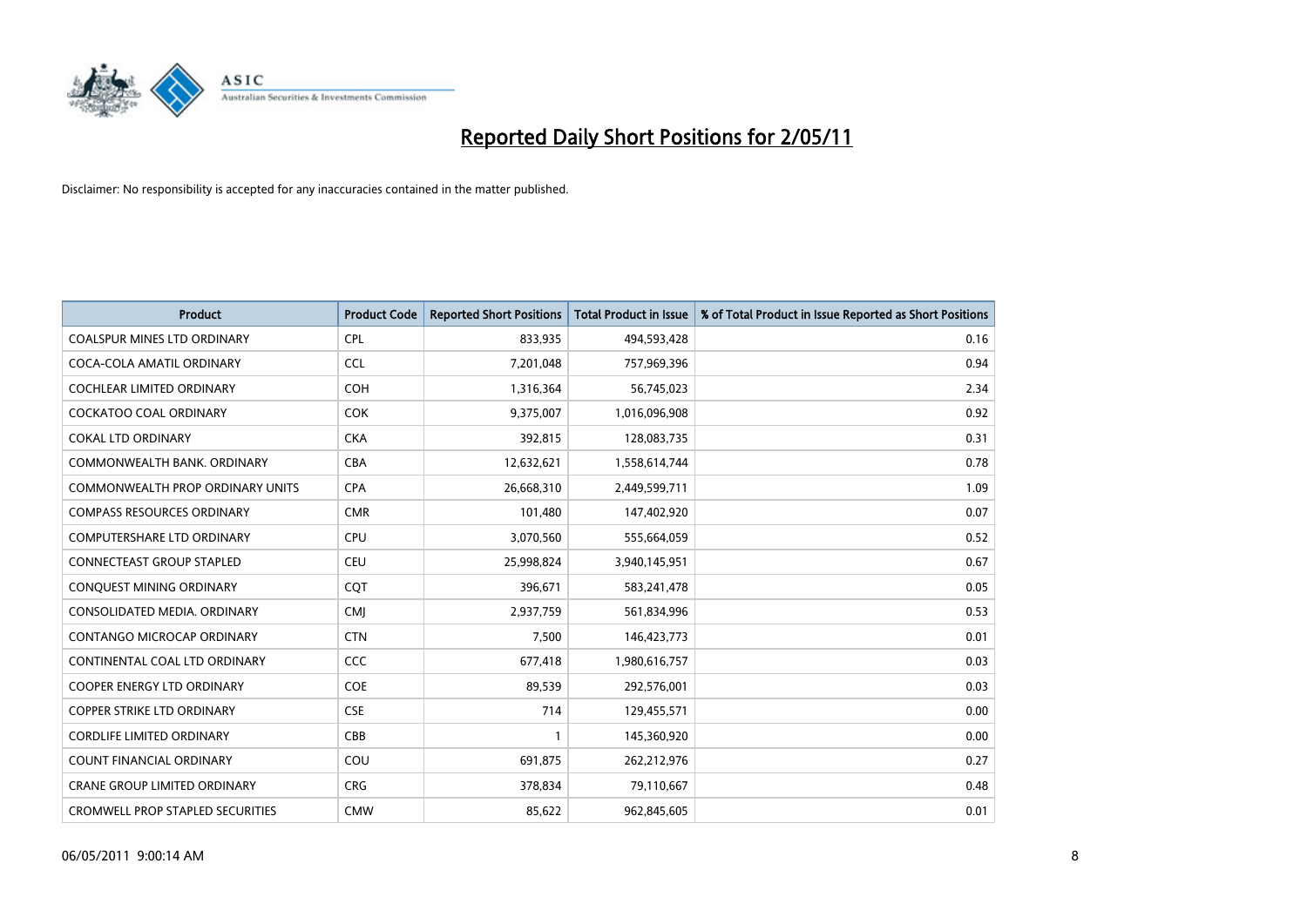

| <b>Product</b>                      | <b>Product Code</b> | <b>Reported Short Positions</b> | Total Product in Issue | % of Total Product in Issue Reported as Short Positions |
|-------------------------------------|---------------------|---------------------------------|------------------------|---------------------------------------------------------|
| <b>CROWN LIMITED ORDINARY</b>       | <b>CWN</b>          | 3,393,588                       | 754,131,800            | 0.42                                                    |
| <b>CSG LIMITED ORDINARY</b>         | CSV                 | 1,109,608                       | 246,127,667            | 0.46                                                    |
| <b>CSL LIMITED ORDINARY</b>         | <b>CSL</b>          | 8,580,581                       | 537,360,639            | 1.59                                                    |
| <b>CSR LIMITED ORDINARY</b>         | <b>CSR</b>          | 9,453,859                       | 506,000,315            | 1.85                                                    |
| <b>CUDECO LIMITED ORDINARY</b>      | CDU                 | 921,804                         | 145,512,643            | 0.63                                                    |
| <b>CUE ENERGY RESOURCE ORDINARY</b> | <b>CUE</b>          | 75,853                          | 694,819,718            | 0.01                                                    |
| <b>CUSTOMERS LIMITED ORDINARY</b>   | CUS                 | 59,333                          | 134,869,357            | 0.04                                                    |
| DART ENERGY LTD ORDINARY            | <b>DTE</b>          | 253,947                         | 587,210,672            | 0.03                                                    |
| DAVID JONES LIMITED ORDINARY        | <b>DIS</b>          | 19,905,567                      | 518,034,694            | 3.84                                                    |
| DECMIL GROUP LIMITED ORDINARY       | <b>DCG</b>          | 17,397                          | 124,204,568            | 0.01                                                    |
| DEVINE LIMITED ORDINARY             | <b>DVN</b>          | 1,000                           | 634,918,223            | 0.00                                                    |
| DEXUS PROPERTY GROUP STAPLED UNITS  | <b>DXS</b>          | 13,505,538                      | 4,839,024,176          | 0.28                                                    |
| DISCOVERY METALS LTD ORDINARY       | <b>DML</b>          | 3,350,061                       | 437,114,481            | 0.75                                                    |
| DOLOMATRIX INTERNAT, ORDINARY       | <b>DMX</b>          | 500                             | 136,792,017            | 0.00                                                    |
| DOMINO PIZZA ENTERPR ORDINARY       | <b>DMP</b>          | 245,003                         | 68,407,674             | 0.36                                                    |
| DOWNER EDI LIMITED ORDINARY         | <b>DOW</b>          | 5,421,992                       | 429,100,296            | 1.24                                                    |
| DUET GROUP STAPLED US PROHIBIT.     | <b>DUE</b>          | 2,130,348                       | 909,692,991            | 0.22                                                    |
| DULUXGROUP LIMITED ORDINARY         | <b>DLX</b>          | 8,004,950                       | 367,456,259            | 2.17                                                    |
| DWS ADVANCED ORDINARY               | <b>DWS</b>          | 1,405                           | 132,362,763            | 0.00                                                    |
| EASTERN STAR GAS ORDINARY           | ESG                 | 5,865,905                       | 991,567,041            | 0.58                                                    |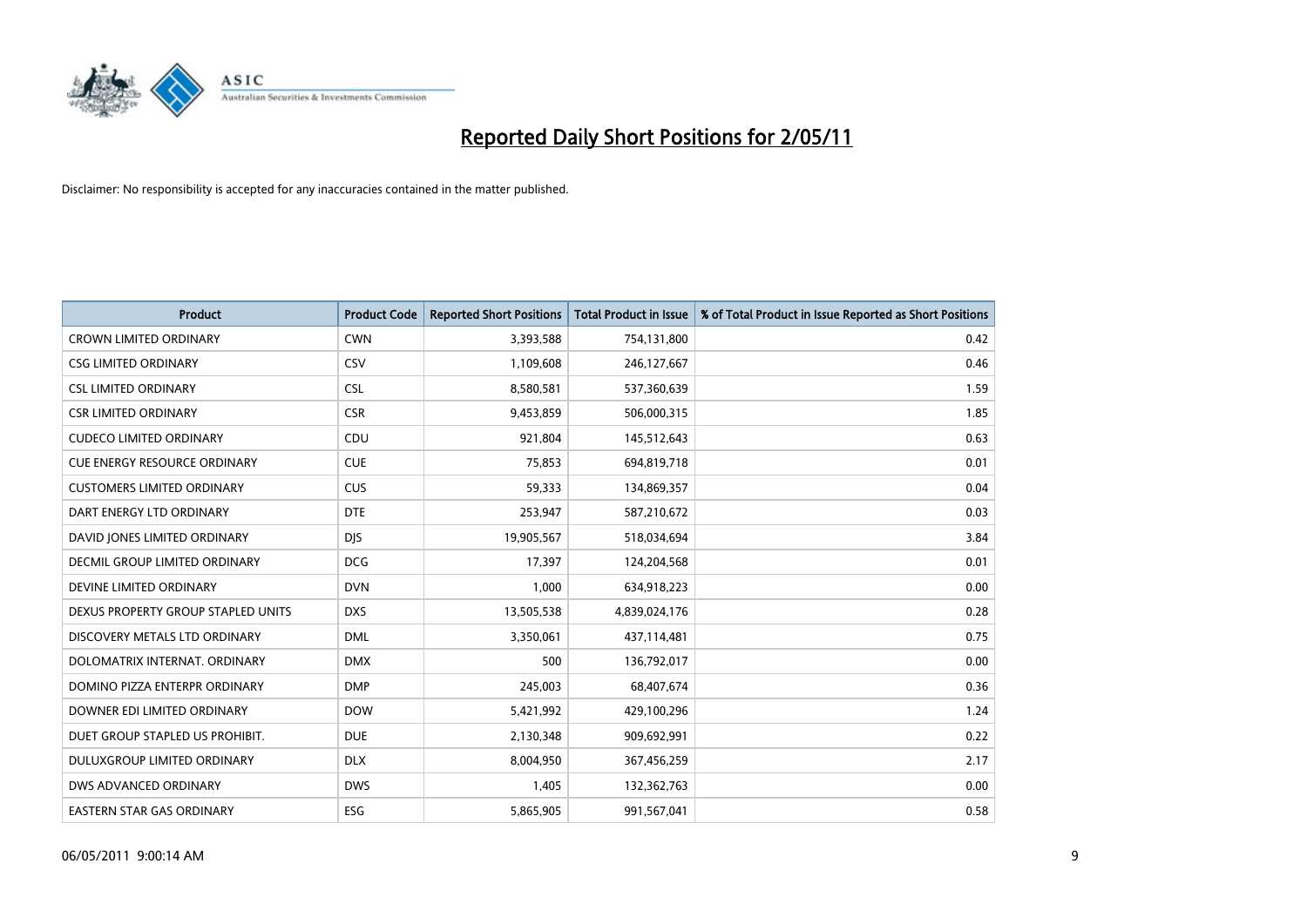

| <b>Product</b>                            | <b>Product Code</b> | <b>Reported Short Positions</b> | Total Product in Issue | % of Total Product in Issue Reported as Short Positions |
|-------------------------------------------|---------------------|---------------------------------|------------------------|---------------------------------------------------------|
| <b>EDT RETAIL TRUST UNITS</b>             | <b>EDT</b>          | 117,407                         | 4,700,290,868          | 0.00                                                    |
| ELDERS LIMITED ORDINARY                   | <b>ELD</b>          | 14,412,816                      | 448,598,480            | 3.20                                                    |
| ELDORADO GOLD CORP CDI 1:1                | EAU                 | 112,305                         | 19,644,760             | 0.55                                                    |
| ELEMENTAL MINERALS ORDINARY               | <b>ELM</b>          | 147,769                         | 156,026,062            | 0.10                                                    |
| ELIXIR PETROLEUM LTD ORDINARY             | <b>EXR</b>          | 324,400                         | 188,988,472            | 0.17                                                    |
| <b>EMECO HOLDINGS ORDINARY</b>            | <b>EHL</b>          | 103,467                         | 631,237,586            | 0.01                                                    |
| <b>ENERGY RESOURCES ORDINARY 'A'</b>      | <b>ERA</b>          | 4,437,240                       | 190,737,934            | 2.32                                                    |
| <b>ENERGY WORLD CORPOR, ORDINARY</b>      | <b>EWC</b>          | 19,165,944                      | 1,561,166,672          | 1.21                                                    |
| ENTEK ENERGY LTD ORDINARY                 | <b>ETE</b>          | 489,903                         | 330,846,405            | 0.15                                                    |
| <b>ENTELLECT LIMITED ORDINARY</b>         | <b>ESN</b>          | 464,050                         | 87,239,240             | 0.53                                                    |
| ENVESTRA LIMITED ORDINARY                 | <b>ENV</b>          | 3,531,404                       | 1,430,398,609          | 0.25                                                    |
| EQUINOX MINERALS LTD CHESS DEPOSITARY INT | EON                 | 1,290,252                       | 879,495,876            | 0.15                                                    |
| EUREKA ENERGY LTD ORDINARY                | <b>EKA</b>          | 986,729                         | 237,014,050            | 0.41                                                    |
| <b>EVEREST FINANCIAL ORDINARY</b>         | <b>EFG</b>          | 4,300                           | 25,143,824             | 0.02                                                    |
| <b>EXCO RESOURCES LTD ORDINARY</b>        | EXS                 | 9.849                           | 346,494,187            | 0.00                                                    |
| EXTRACT RESOURCES ORDINARY                | <b>EXT</b>          | 1,570,148                       | 251,028,608            | 0.62                                                    |
| FAIRFAX MEDIA LTD ORDINARY                | <b>FXI</b>          | 281,431,042                     | 2,351,955,725          | 11.96                                                   |
| <b>FAR LTD ORDINARY</b>                   | <b>FAR</b>          | 21,000,000                      | 1,245,351,164          | 1.69                                                    |
| FERRAUS LIMITED ORDINARY                  | <b>FRS</b>          | 21,750                          | 249,398,565            | 0.01                                                    |
| FISHER & PAYKEL APP. ORDINARY             | <b>FPA</b>          | 18,298                          | 724,235,162            | 0.00                                                    |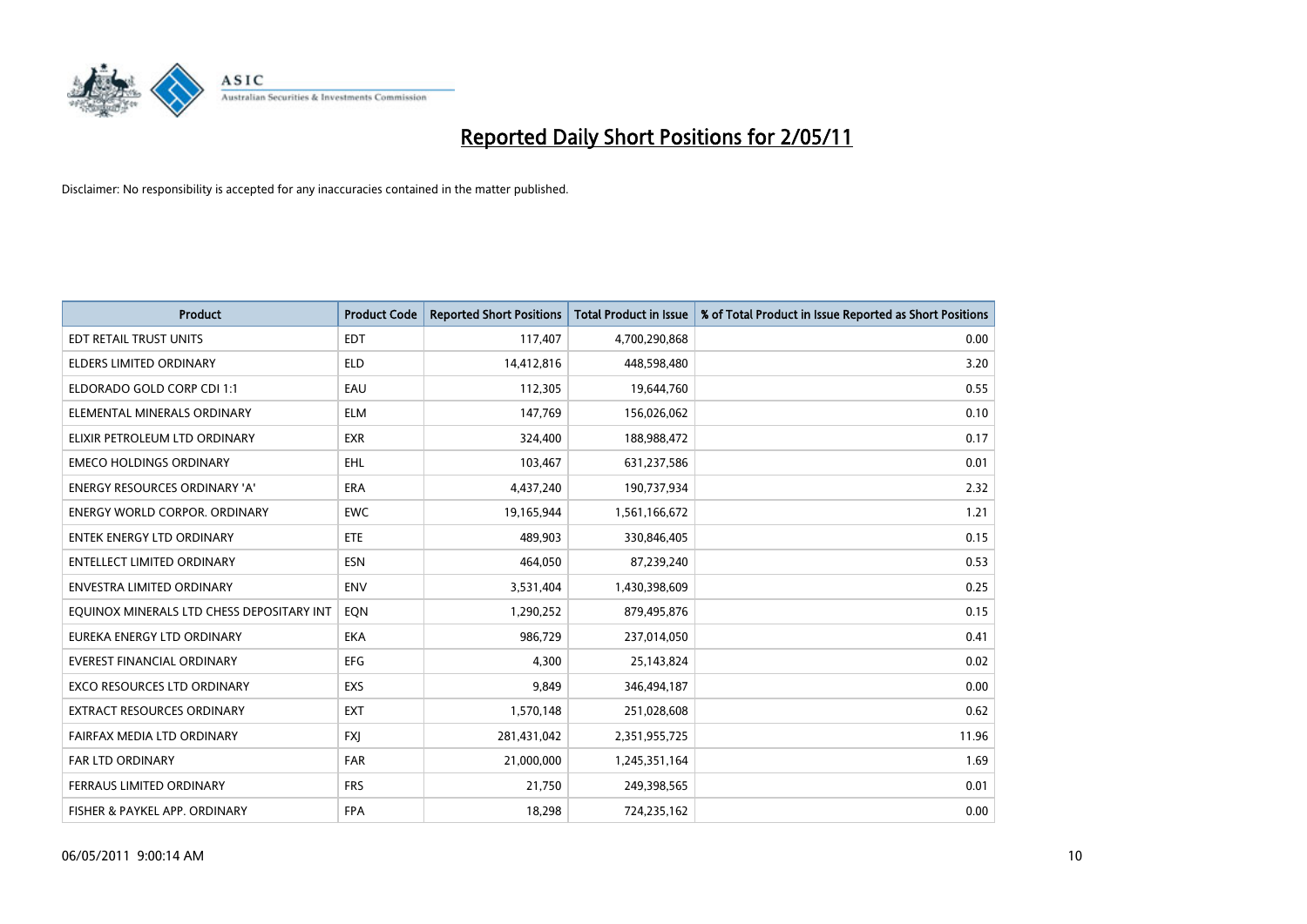

| <b>Product</b>                        | <b>Product Code</b> | <b>Reported Short Positions</b> | Total Product in Issue | % of Total Product in Issue Reported as Short Positions |
|---------------------------------------|---------------------|---------------------------------|------------------------|---------------------------------------------------------|
| FISHER & PAYKEL H. ORDINARY           | <b>FPH</b>          | 2,385,266                       | 520,473,867            | 0.46                                                    |
| FKP PROPERTY GROUP STAPLED SECURITIES | <b>FKP</b>          | 15,870,840                      | 1,184,196,147          | 1.35                                                    |
| FLEETWOOD CORP ORDINARY               | <b>FWD</b>          | 168,491                         | 57,820,053             | 0.29                                                    |
| FLETCHER BUILDING ORDINARY            | <b>FBU</b>          | 4,443,349                       | 675,113,285            | 0.66                                                    |
| FLEXIGROUP LIMITED ORDINARY           | <b>FXL</b>          | 205,374                         | 275,472,492            | 0.07                                                    |
| <b>FLIGHT CENTRE ORDINARY</b>         | <b>FLT</b>          | 3,473,358                       | 99,932,678             | 3.48                                                    |
| FLINDERS MINES LTD ORDINARY           | <b>FMS</b>          | 21,266,491                      | 1,820,634,571          | 1.15                                                    |
| <b>FOCUS MINERALS LTD ORDINARY</b>    | <b>FML</b>          | 14,288,399                      | 3,440,515,431          | 0.42                                                    |
| FORGE GROUP LIMITED ORDINARY          | FGE                 | 4,899                           | 82,924,014             | 0.00                                                    |
| FORTE ENERGY NL ORDINARY              | <b>FTE</b>          | 2,658,986                       | 669,756,735            | 0.40                                                    |
| FORTESCUE METALS GRP ORDINARY         | <b>FMG</b>          | 17,027,716                      | 3,112,917,409          | 0.52                                                    |
| <b>FOSTER'S GROUP ORDINARY</b>        | FGL                 | 2,914,119                       | 1,940,782,034          | 0.13                                                    |
| FTD CORPORATION ORDINARY              | <b>FTD</b>          | 8,088                           | 36,474,593             | 0.02                                                    |
| <b>FUNTASTIC LIMITED ORDINARY</b>     | <b>FUN</b>          | 322,528                         | 340,997,682            | 0.09                                                    |
| <b>G.U.D. HOLDINGS ORDINARY</b>       | <b>GUD</b>          | 148,424                         | 69,089,611             | 0.21                                                    |
| <b>GALAXY RESOURCES ORDINARY</b>      | GXY                 | 530,578                         | 245,236,053            | 0.21                                                    |
| <b>GEODYNAMICS LIMITED ORDINARY</b>   | GDY                 | 212,747                         | 336,892,832            | 0.07                                                    |
| <b>GINDALBIE METALS LTD ORDINARY</b>  | <b>GBG</b>          | 43,948,149                      | 935,615,590            | 4.70                                                    |
| <b>GLOBAL MINING ORDINARY</b>         | <b>GMI</b>          | 8,951                           | 191,820,968            | 0.00                                                    |
| <b>GLOUCESTER COAL ORDINARY</b>       | GCL                 | 349.277                         | 140,447,062            | 0.25                                                    |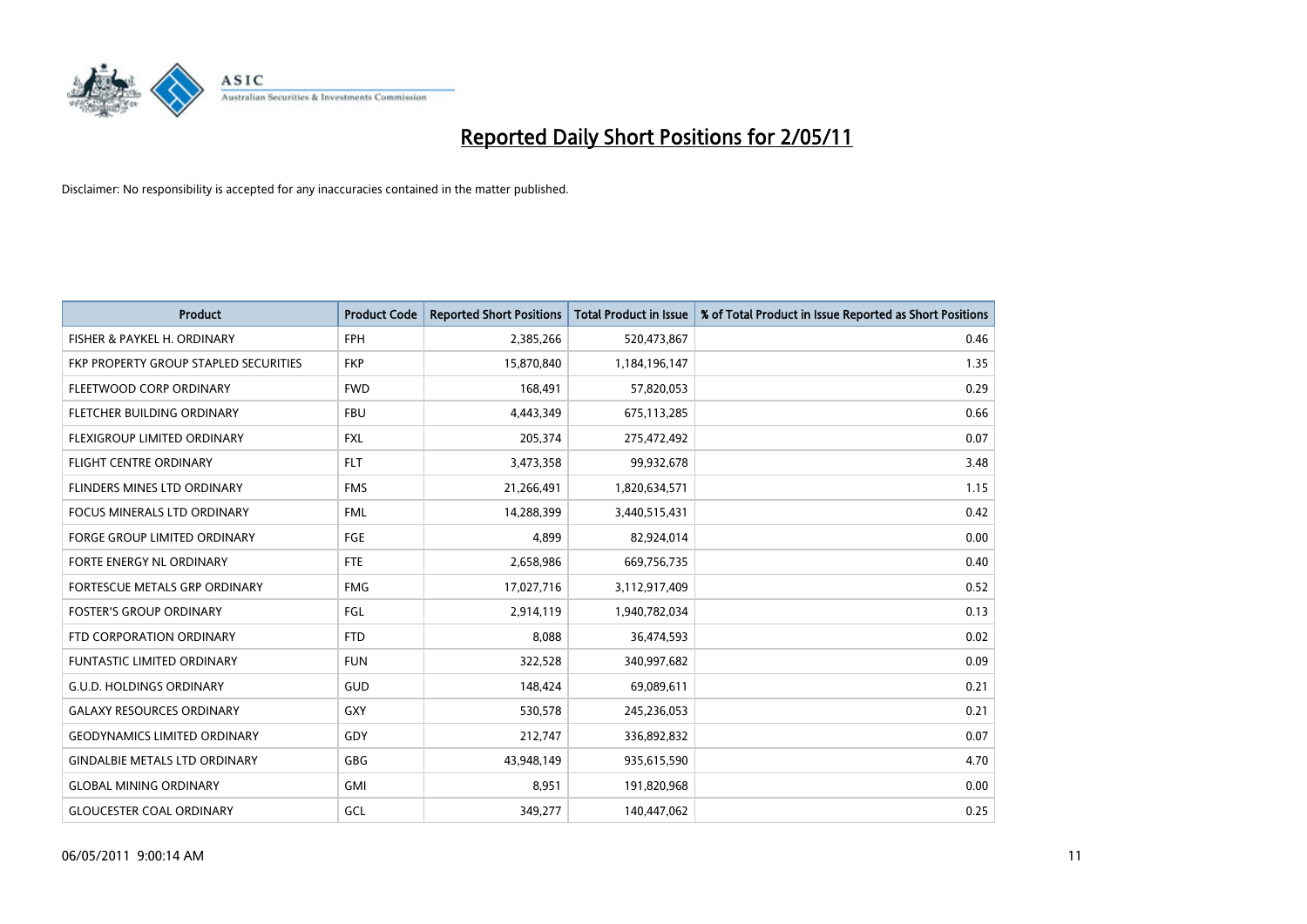

| <b>Product</b>                                   | <b>Product Code</b> | <b>Reported Short Positions</b> | Total Product in Issue | % of Total Product in Issue Reported as Short Positions |
|--------------------------------------------------|---------------------|---------------------------------|------------------------|---------------------------------------------------------|
| <b>GME RESOURCES LTD ORDINARY</b>                | <b>GME</b>          | 800                             | 302,352,750            | 0.00                                                    |
| <b>GOLD ROAD RES LTD ORDINARY</b>                | GOR                 | 200,000                         | 286,359,055            | 0.07                                                    |
| <b>GOLDEN RIM RESOURCES ORDINARY</b>             | <b>GMR</b>          | 52,695                          | 359,396,731            | 0.01                                                    |
| <b>GOLDEN WEST RESOURCE ORDINARY</b>             | <b>GWR</b>          | 1,651                           | 192,082,567            | 0.00                                                    |
| <b>GOODMAN FIELDER, ORDINARY</b>                 | <b>GFF</b>          | 35,892,773                      | 1,380,386,438          | 2.59                                                    |
| <b>GOODMAN GROUP STAPLED US PROHIBIT.</b>        | <b>GMG</b>          | 6,818,968                       | 6,893,222,796          | 0.09                                                    |
| <b>GPT GROUP STAPLED SEC.</b>                    | <b>GPT</b>          | 10,675,322                      | 1,855,529,431          | 0.56                                                    |
| <b>GRAINCORP LIMITED A CLASS ORDINARY</b>        | <b>GNC</b>          | 681,895                         | 198,318,900            | 0.32                                                    |
| <b>GRANGE RESOURCES. ORDINARY</b>                | <b>GRR</b>          | 307,797                         | 1,152,846,724          | 0.02                                                    |
| <b>GREENCAP LIMITED ORDINARY</b>                 | GCG                 |                                 | 262,515,385            | 0.00                                                    |
| <b>GREENLAND MIN EN LTD ORDINARY</b>             | GGG                 | 1,485,165                       | 321,433,382            | 0.46                                                    |
| <b>GRYPHON MINERALS LTD ORDINARY</b>             | GRY                 | 205,720                         | 299,572,058            | 0.06                                                    |
| <b>GUINNESS PEAT GROUP. CHESS DEPOSITARY INT</b> | GPG                 | 624,606                         | 297,672,598            | 0.20                                                    |
| <b>GUNNS LIMITED ORDINARY</b>                    | <b>GNS</b>          | 33,882,582                      | 848,401,559            | 3.99                                                    |
| <b>GWA GROUP LTD ORDINARY</b>                    | <b>GWA</b>          | 5,310,647                       | 301,525,014            | 1.76                                                    |
| HARVEY NORMAN ORDINARY                           | <b>HVN</b>          | 37,782,450                      | 1,062,316,784          | 3.55                                                    |
| HASTIE GROUP LIMITED ORDINARY                    | <b>HST</b>          | 1,359,661                       | 239,781,419            | 0.55                                                    |
| HASTINGS DIVERSIFIED STAPLED SECURITY            | <b>HDF</b>          | 696,659                         | 529,187,294            | 0.12                                                    |
| <b>HEARTWARE INT INC CDI 35:1</b>                | <b>HIN</b>          | 272,008                         | 48,598,550             | 0.56                                                    |
| <b>HENDERSON GROUP CDI 1:1</b>                   | <b>HGG</b>          | 2,813,741                       | 559,724,269            | 0.50                                                    |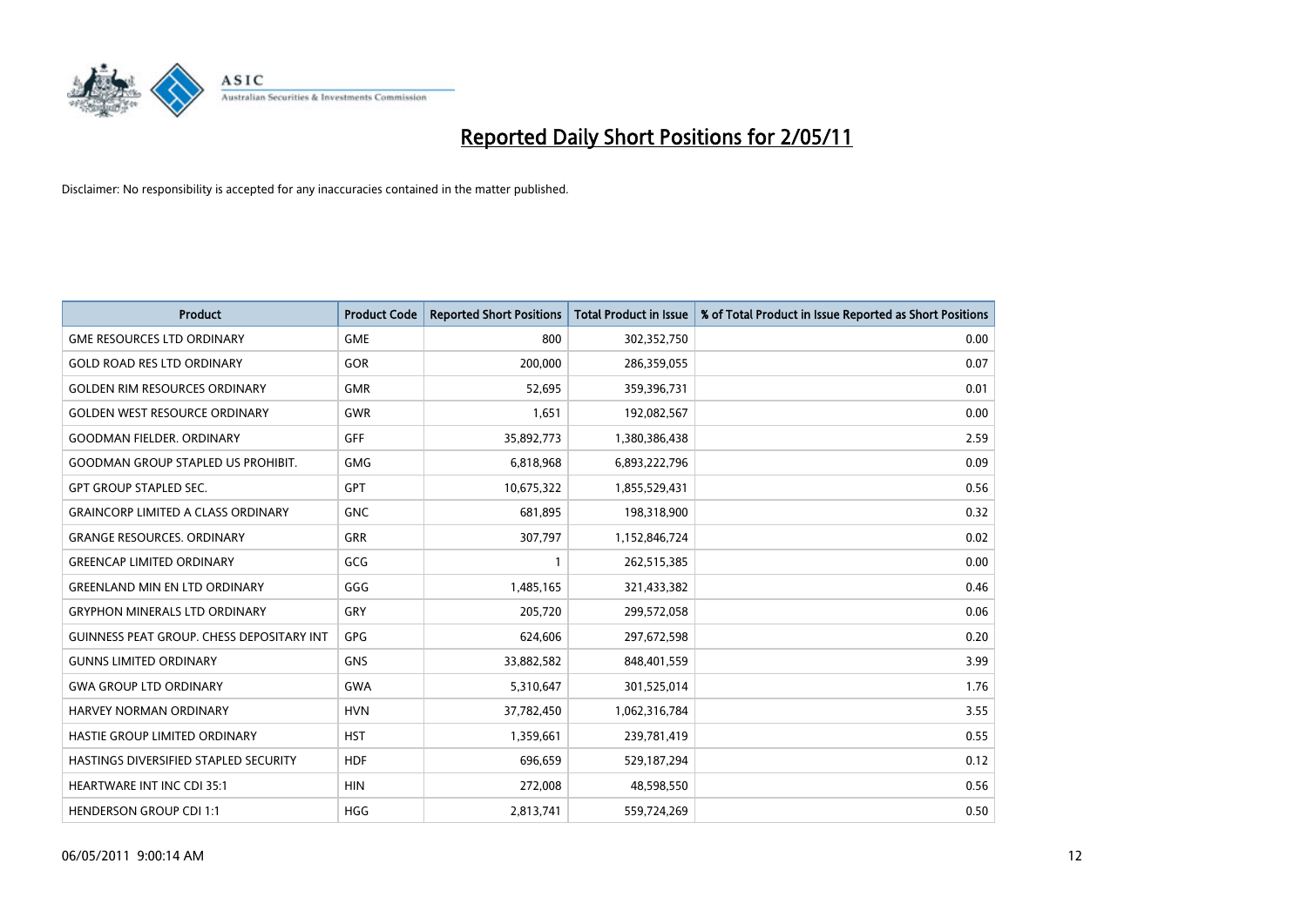

| <b>Product</b>                           | <b>Product Code</b> | <b>Reported Short Positions</b> | <b>Total Product in Issue</b> | % of Total Product in Issue Reported as Short Positions |
|------------------------------------------|---------------------|---------------------------------|-------------------------------|---------------------------------------------------------|
| HFA HOLDINGS LIMITED ORDINARY            | <b>HFA</b>          | 447,022                         | 117,332,831                   | 0.37                                                    |
| <b>HIGHLANDS PACIFIC ORDINARY</b>        | <b>HIG</b>          | 2,587,126                       | 686,082,148                   | 0.38                                                    |
| HILLGROVE RES LTD ORDINARY               | <b>HGO</b>          | 555,973                         | 793,698,575                   | 0.07                                                    |
| HILLS HOLDINGS LTD ORDINARY              | <b>HIL</b>          | 2,360,584                       | 249,139,016                   | 0.95                                                    |
| HORIZON OIL LIMITED ORDINARY             | <b>HZN</b>          | 2,345,268                       | 1,130,811,515                 | 0.20                                                    |
| HUNNU COAL LIMITED ORDINARY              | <b>HUN</b>          | 24,424                          | 212,565,002                   | 0.01                                                    |
| <b>ICON ENERGY LIMITED ORDINARY</b>      | <b>ICN</b>          | 309.672                         | 469,301,394                   | 0.06                                                    |
| <b>IINET LIMITED ORDINARY</b>            | <b>IIN</b>          | 1,268,954                       | 152,160,119                   | 0.83                                                    |
| ILUKA RESOURCES ORDINARY                 | <b>ILU</b>          | 5,196,354                       | 418,700,517                   | 1.23                                                    |
| <b>IMDEX LIMITED ORDINARY</b>            | <b>IMD</b>          | 152,970                         | 199,414,165                   | 0.07                                                    |
| IMF (AUSTRALIA) LTD ORDINARY             | <b>IMF</b>          | 329,821                         | 123,828,193                   | 0.26                                                    |
| <b>IMX RESOURCES LTD ORDINARY</b>        | <b>IXR</b>          | 20,000                          | 262,612,803                   | 0.01                                                    |
| <b>INCITEC PIVOT ORDINARY</b>            | <b>IPL</b>          | 1,104,099                       | 1,628,730,107                 | 0.06                                                    |
| <b>INDAGO RESOURCES LTD ORDINARY</b>     | <b>IDG</b>          | 8,179                           | 6,209,865                     | 0.13                                                    |
| <b>INDEPENDENCE GROUP ORDINARY</b>       | <b>IGO</b>          | 1,559,522                       | 197,562,469                   | 0.77                                                    |
| <b>INDO MINES LIMITED ORDINARY</b>       | <b>IDO</b>          | 746                             | 211,100,795                   | 0.00                                                    |
| <b>INDOPHIL RESOURCES ORDINARY</b>       | <b>IRN</b>          | 551,655                         | 471,445,763                   | 0.12                                                    |
| INDUSTREA LIMITED ORDINARY               | IDL                 | 1,692,131                       | 364,524,797                   | 0.45                                                    |
| <b>INFIGEN ENERGY STAPLED SECURITIES</b> | <b>IFN</b>          | 5,325,659                       | 762,265,972                   | 0.69                                                    |
| ING RE COM GROUP STAPLED SECURITIES      | <b>ILF</b>          | 9.075                           | 441,029,194                   | 0.00                                                    |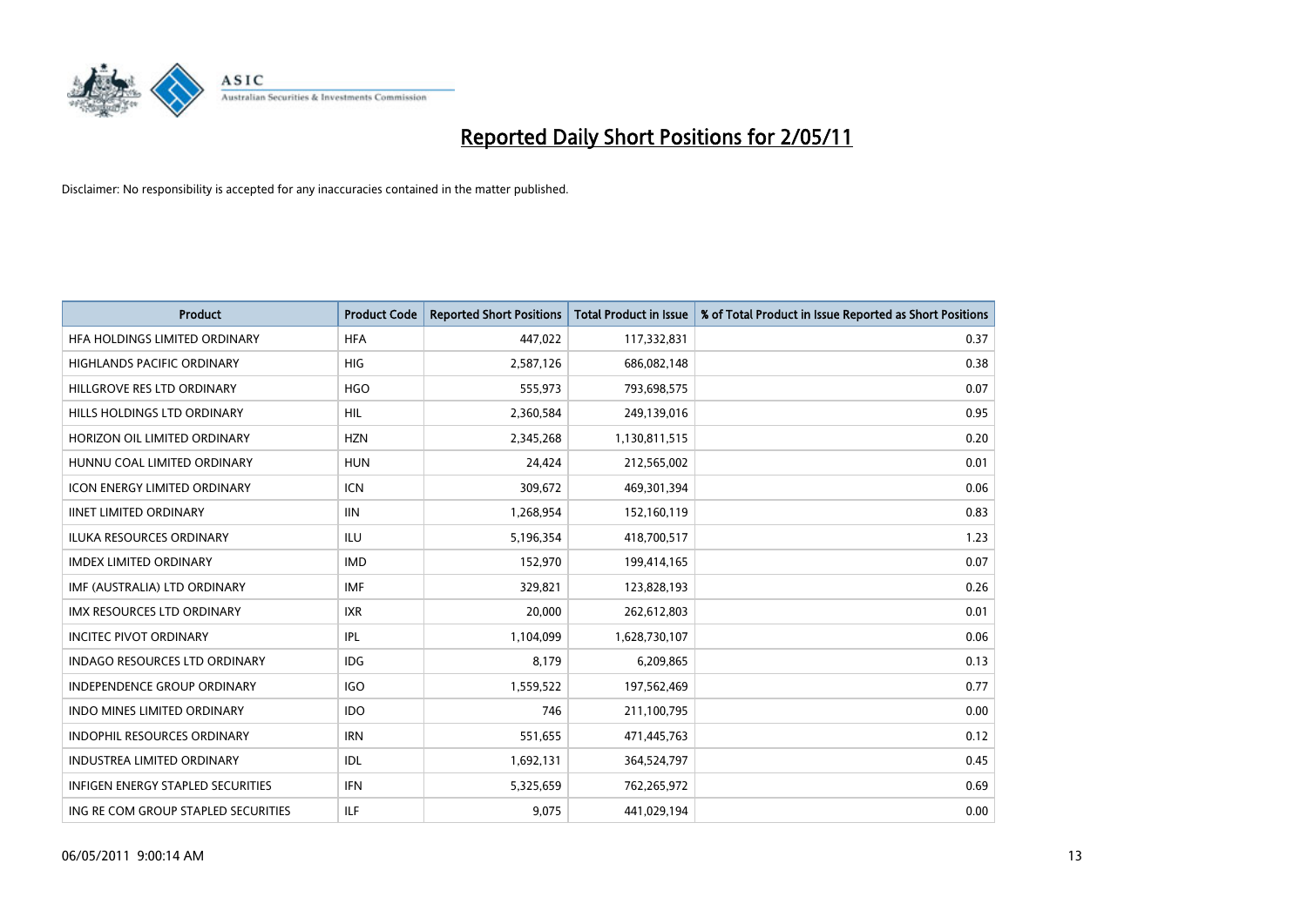

| <b>Product</b>                                  | <b>Product Code</b> | <b>Reported Short Positions</b> | <b>Total Product in Issue</b> | % of Total Product in Issue Reported as Short Positions |
|-------------------------------------------------|---------------------|---------------------------------|-------------------------------|---------------------------------------------------------|
| <b>INSURANCE AUSTRALIA ORDINARY</b>             | <b>IAG</b>          | 5,765,864                       | 2,079,034,021                 | 0.27                                                    |
| INT GOLDFIELDS LTD ORDINARY                     | <b>IGS</b>          | 12,197,682                      | 500,440,386                   | 2.44                                                    |
| INTEGRA MINING LTD. ORDINARY                    | <b>IGR</b>          | 4,981,675                       | 841,525,727                   | 0.59                                                    |
| <b>INTREPID MINES ORDINARY</b>                  | <b>IAU</b>          | 1,050,875                       | 520,617,420                   | 0.20                                                    |
| <b>INVESTA OFFICE FUND STAPLED SECURITIES</b>   | <b>IOF</b>          | 2,555,213                       | 2,729,071,212                 | 0.09                                                    |
| <b>INVOCARE LIMITED ORDINARY</b>                | <b>IVC</b>          | 273,160                         | 102,421,288                   | 0.26                                                    |
| <b>IOOF HOLDINGS LTD ORDINARY</b>               | IFL                 | 693,180                         | 229,794,395                   | 0.28                                                    |
| <b>IRESS MARKET TECH. ORDINARY</b>              | <b>IRE</b>          | 1,754,886                       | 126,018,142                   | 1.39                                                    |
| <b>IRON ORE HOLDINGS ORDINARY</b>               | <b>IOH</b>          | 21,171                          | 138,879,674                   | 0.01                                                    |
| ISHARES MSCI AUS 200 ISHARES MSCI AUS 200       | <b>IOZ</b>          | 1.780                           | 1,950,015                     | 0.09                                                    |
| ISHARES MSCI EAFE CDI 1:1                       | <b>IVE</b>          | 274                             | 590,400,000                   | 0.00                                                    |
| ISHARES S&P HIGH DIV ISHARES S&P HIGH DIV       | <b>IHD</b>          | 4,208                           | 1,700,055                     | 0.25                                                    |
| ISHARES S&P/ASX 20 ISHARES S&P/ASX20            | <b>ILC</b>          | 28,262                          | 2,175,008                     | 1.30                                                    |
| ISHARES SMALL ORDS ISHARES SMALL ORDS           | <b>ISO</b>          | 122,871                         | 5,700,000                     | 2.16                                                    |
| <b>ISOFT GROUP LIMITED ORDINARY</b>             | <b>ISF</b>          | 3,992,431                       | 1,070,595,874                 | 0.38                                                    |
| <b>IVANHOE AUSTRALIA ORDINARY</b>               | <b>IVA</b>          | 570.422                         | 418,709,553                   | 0.14                                                    |
| <b>JABIRU METALS LTD ORDINARY</b>               | <b>JML</b>          | 20,477                          | 558,654,366                   | 0.00                                                    |
| <b>JAMES HARDIE INDUST CHESS DEPOSITARY INT</b> | <b>IHX</b>          | 16,317,570                      | 436,386,587                   | 3.70                                                    |
| <b>IAMESON RESOURCES ORDINARY</b>               | <b>JAL</b>          | 1,600,000                       | 95,828,865                    | 1.67                                                    |
| <b>IB HI-FI LIMITED ORDINARY</b>                | <b>IBH</b>          | 8,860,772                       | 109,364,105                   | 8.08                                                    |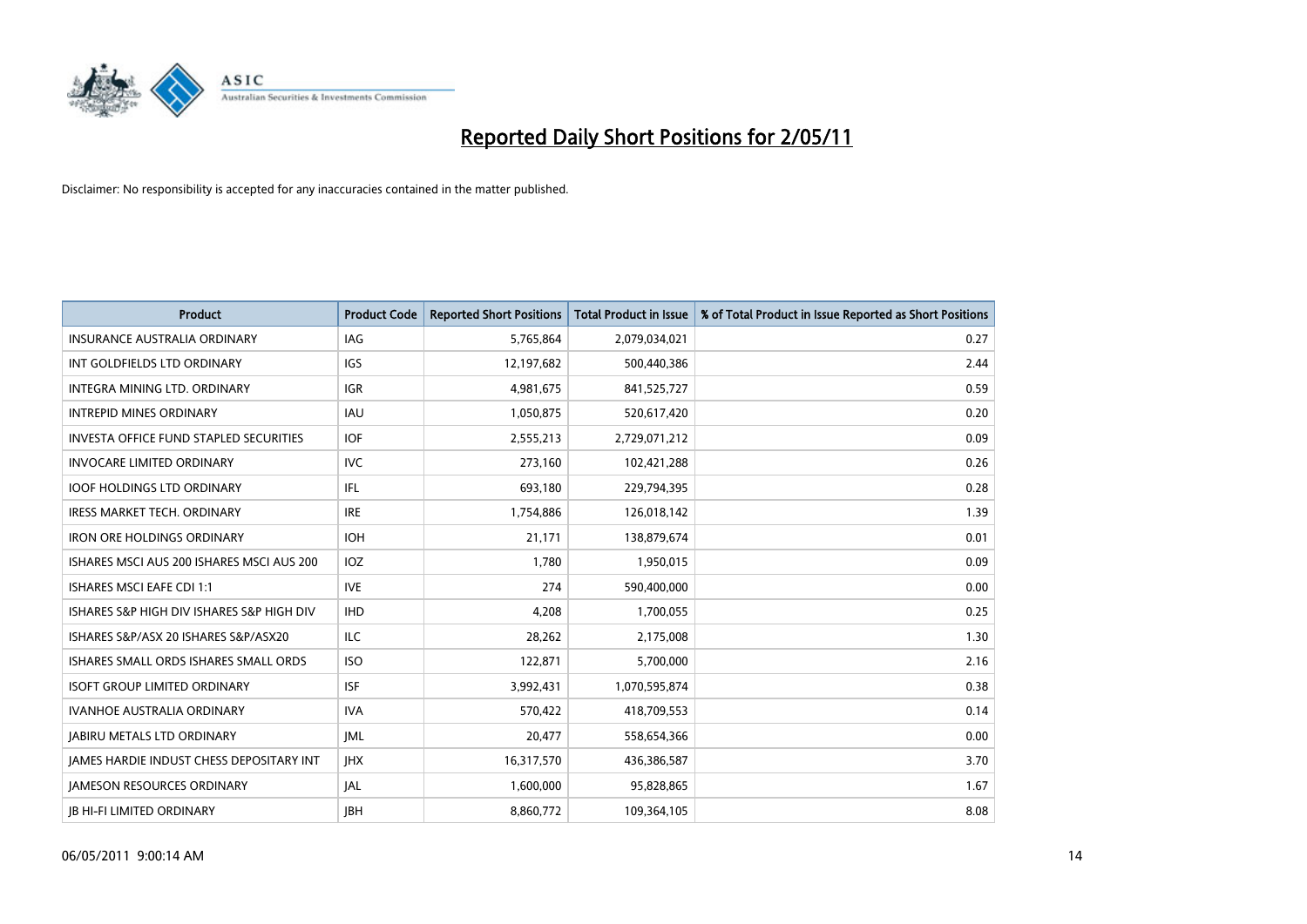

| <b>Product</b>                    | <b>Product Code</b> | <b>Reported Short Positions</b> | Total Product in Issue | % of Total Product in Issue Reported as Short Positions |
|-----------------------------------|---------------------|---------------------------------|------------------------|---------------------------------------------------------|
| <b>JUMBO INTERACTIVE ORDINARY</b> | <b>JIN</b>          | 42,650                          | 39,453,468             | 0.11                                                    |
| <b>JUPITER ENERGY ORDINARY</b>    | <b>JPR</b>          | 13,292                          | 1,511,434,681          | 0.00                                                    |
| <b>JUPITER MINES ORDINARY</b>     | <b>IMS</b>          | 11,639                          | 1,486,756,465          | 0.00                                                    |
| K2 ASSET MGMT HLDGS ORDINARY      | <b>KAM</b>          | 1,412                           | 231,545,912            | 0.00                                                    |
| KAGARA LTD ORDINARY               | KZL                 | 5,662,585                       | 708,583,835            | 0.78                                                    |
| KANGAROO RES LTD ORDINARY         | <b>KRL</b>          | 600,000                         | 1,129,430,012          | 0.05                                                    |
| KAROON GAS AUSTRALIA ORDINARY     | <b>KAR</b>          | 1,012,594                       | 221,110,769            | 0.46                                                    |
| KASBAH RESOURCES ORDINARY         | <b>KAS</b>          | 17,529                          | 364,262,596            | 0.00                                                    |
| KATHMANDU HOLD LTD ORDINARY       | <b>KMD</b>          | 976,086                         | 200,000,000            | 0.48                                                    |
| <b>KEYBRIDGE CAPITAL ORDINARY</b> | <b>KBC</b>          | 5,999                           | 172,070,564            | 0.00                                                    |
| KIMBERLEY METALS LTD ORDINARY     | <b>KBL</b>          | 1,821                           | 161,976,319            | 0.00                                                    |
| KINGSGATE CONSOLID. ORDINARY      | <b>KCN</b>          | 1,695,508                       | 135,221,250            | 1.26                                                    |
| KINGSROSE MINING LTD ORDINARY     | <b>KRM</b>          | 182,387                         | 257,245,366            | 0.06                                                    |
| LEIGHTON HOLDINGS ORDINARY        | LEI                 | 8,339,733                       | 325,663,190            | 2.54                                                    |
| LEND LEASE GROUP UNIT/ORD STAPLED | <b>LLC</b>          | 1,866,915                       | 570,915,669            | 0.31                                                    |
| LINC ENERGY LTD ORDINARY          | <b>LNC</b>          | 5,922,958                       | 503,418,900            | 1.17                                                    |
| LIQUEFIED NATURAL ORDINARY        | LNG                 | 267,190                         | 214,099,015            | 0.12                                                    |
| LYNAS CORPORATION ORDINARY        | <b>LYC</b>          | 34,279,944                      | 1,690,819,142          | 2.04                                                    |
| M2 TELECOMMUNICATION ORDINARY     | <b>MTU</b>          | 6,318                           | 123,591,285            | 0.01                                                    |
| MACA LIMITED ORDINARY             | <b>MLD</b>          | 600                             | 150,000,000            | 0.00                                                    |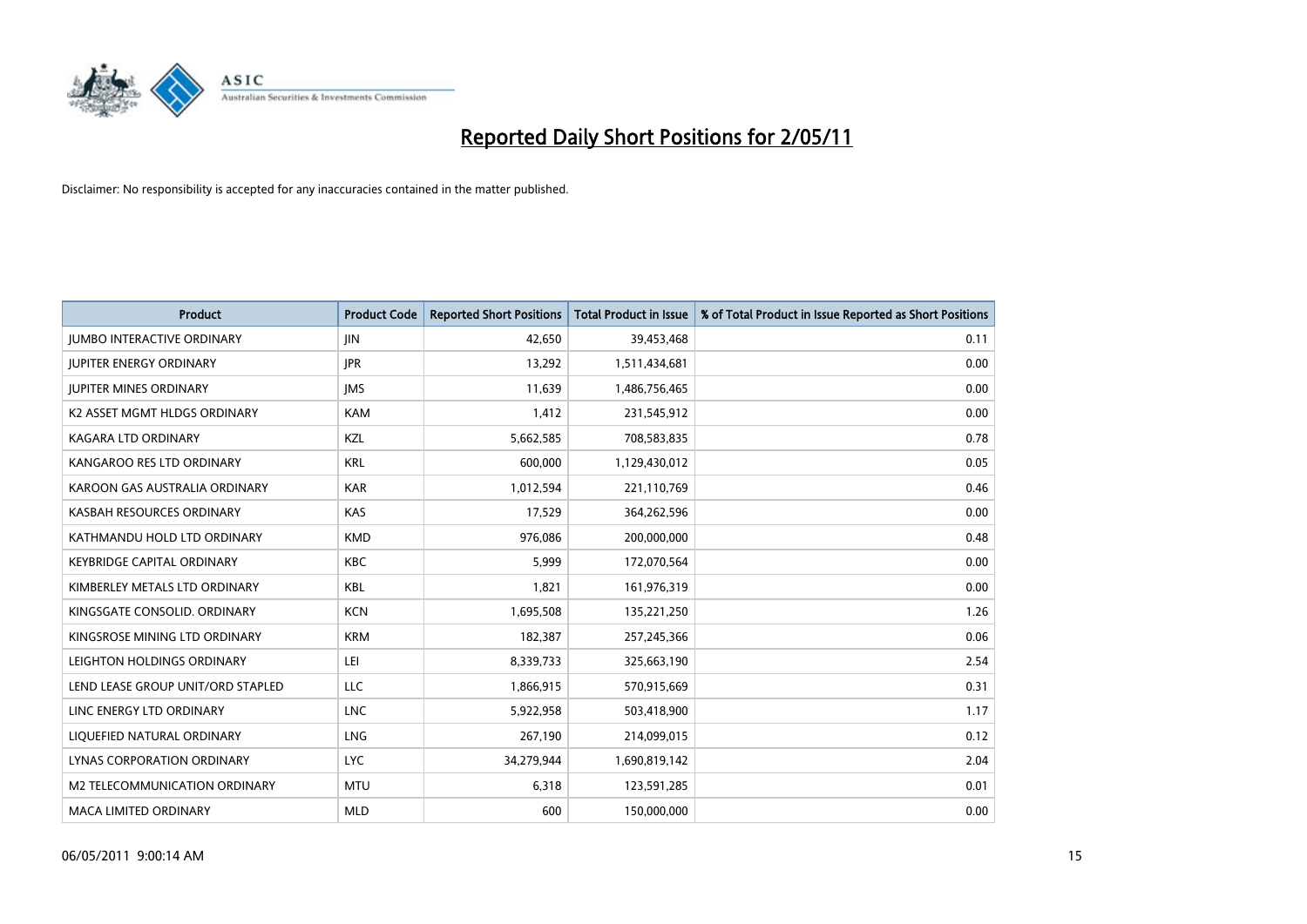

| <b>Product</b>                        | <b>Product Code</b> | <b>Reported Short Positions</b> | Total Product in Issue | % of Total Product in Issue Reported as Short Positions |
|---------------------------------------|---------------------|---------------------------------|------------------------|---------------------------------------------------------|
| MACARTHUR COAL ORDINARY               | <b>MCC</b>          | 2,027,219                       | 302,092,343            | 0.65                                                    |
| <b>MACMAHON HOLDINGS ORDINARY</b>     | <b>MAH</b>          | 7,408,827                       | 733,711,705            | 0.99                                                    |
| MACO ATLAS ROADS GRP ORDINARY STAPLED | <b>MQA</b>          | 5,029,451                       | 452,345,907            | 1.09                                                    |
| MACQUARIE GROUP LTD ORDINARY          | MQG                 | 2,156,491                       | 346,814,961            | 0.59                                                    |
| MAGMA METALS LTD. ORDINARY            | <b>MMW</b>          | 510,364                         | 223,351,923            | 0.23                                                    |
| <b>MANTRA RESOURCES ORDINARY</b>      | <b>MRU</b>          | 160,899                         | 135,326,194            | 0.11                                                    |
| MAP GROUP STAPLED US PROHIBIT.        | <b>MAP</b>          | 2,818,748                       | 1,861,210,782          | 0.14                                                    |
| MARYBOROUGH SUGAR ORDINARY            | <b>MSF</b>          | 39,460                          | 69,165,378             | 0.06                                                    |
| <b>MATRIX C &amp; E LTD ORDINARY</b>  | <b>MCE</b>          | 2,306                           | 76,514,098             | 0.00                                                    |
| MCMILLAN SHAKESPEARE ORDINARY         | <b>MMS</b>          | 52,475                          | 68,067,560             | 0.07                                                    |
| <b>MCPHERSON'S LTD ORDINARY</b>       | <b>MCP</b>          | 217,422                         | 72,401,758             | 0.30                                                    |
| MEDUSA MINING LTD ORDINARY            | <b>MML</b>          | 2,437,897                       | 188,233,911            | 1.29                                                    |
| MELBOURNE IT LIMITED ORDINARY         | MLB                 | 189.970                         | 80,581,721             | 0.24                                                    |
| MEO AUSTRALIA LTD ORDINARY            | <b>MEO</b>          | 4,428,757                       | 539,913,260            | 0.81                                                    |
| MERMAID MARINE ORDINARY               | <b>MRM</b>          | 975,810                         | 215,066,086            | 0.44                                                    |
| MESOBLAST LIMITED ORDINARY            | <b>MSB</b>          | 2,394,346                       | 279,733,562            | 0.83                                                    |
| METALS X LIMITED ORDINARY             | <b>MLX</b>          | 2,955,762                       | 1,365,661,782          | 0.23                                                    |
| METCASH LIMITED ORDINARY              | <b>MTS</b>          | 12,988,258                      | 768,815,314            | 1.66                                                    |
| METGASCO LIMITED ORDINARY             | <b>MEL</b>          | 235,435                         | 252,710,972            | 0.09                                                    |
| <b>METMINCO LIMITED ORDINARY</b>      | <b>MNC</b>          | 3,340,097                       | 1,232,469,510          | 0.26                                                    |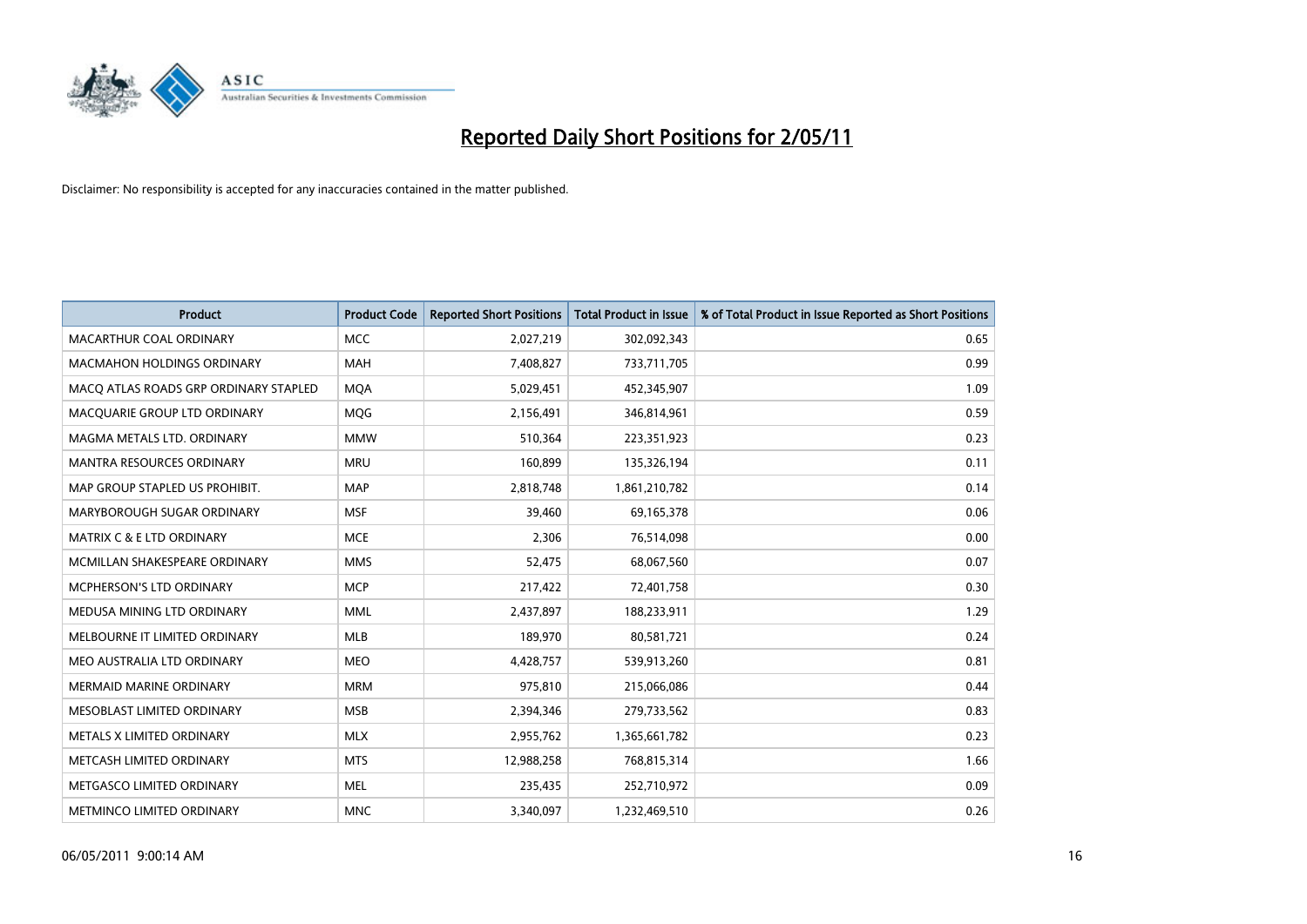

| <b>Product</b>                     | <b>Product Code</b> | <b>Reported Short Positions</b> | Total Product in Issue | % of Total Product in Issue Reported as Short Positions |
|------------------------------------|---------------------|---------------------------------|------------------------|---------------------------------------------------------|
| MHM METALS LIMITED ORDINARY        | <b>MHM</b>          | 28,157                          | 101,396,410            | 0.03                                                    |
| MICLYN EXP OFFSHR ORDINARY         | <b>MIO</b>          | 302,898                         | 274,618,684            | 0.11                                                    |
| MINARA RESOURCES ORDINARY          | <b>MRE</b>          | 7,293,679                       | 1,169,424,487          | 0.63                                                    |
| MINCOR RESOURCES NL ORDINARY       | <b>MCR</b>          | 877,230                         | 200,608,804            | 0.44                                                    |
| MINEMAKERS LIMITED ORDINARY        | <b>MAK</b>          | 71,627                          | 227,003,950            | 0.03                                                    |
| MINERAL DEPOSITS ORDINARY          | <b>MDL</b>          | 272,728                         | 60,768,582             | 0.44                                                    |
| MINERAL RESOURCES. ORDINARY        | <b>MIN</b>          | 496,980                         | 169,123,017            | 0.29                                                    |
| MIRABELA NICKEL LTD ORDINARY       | <b>MBN</b>          | 9,247,327                       | 491,561,237            | 1.87                                                    |
| MIRVAC GROUP STAPLED SECURITIES    | <b>MGR</b>          | 8,841,939                       | 3,416,924,188          | 0.24                                                    |
| <b>MOLOPO ENERGY LTD ORDINARY</b>  | <b>MPO</b>          | 1,423,295                       | 250,972,584            | 0.56                                                    |
| <b>MONADELPHOUS GROUP ORDINARY</b> | <b>MND</b>          | 551,271                         | 87,576,827             | 0.63                                                    |
| <b>MOUNT GIBSON IRON ORDINARY</b>  | MGX                 | 5,399,770                       | 1,082,570,693          | 0.47                                                    |
| MULTIPLEX SITES SITES              | <b>MXUPA</b>        | 36                              | 4,500,000              | 0.00                                                    |
| MURCHISON METALS LTD ORDINARY      | <b>MMX</b>          | 12,953,937                      | 435,884,268            | 2.96                                                    |
| <b>MYER HOLDINGS LTD ORDINARY</b>  | <b>MYR</b>          | 10,571,739                      | 582,847,884            | 1.80                                                    |
| <b>MYSTATE LIMITED ORDINARY</b>    | <b>MYS</b>          | 1,400                           | 67,439,158             | 0.00                                                    |
| NATIONAL AUST. BANK ORDINARY       | <b>NAB</b>          | 12,552,019                      | 2,169,658,383          | 0.57                                                    |
| NATURAL FUEL LIMITED ORDINARY      | <b>NFL</b>          |                                 | 721,912                | 0.00                                                    |
| NAVITAS LIMITED ORDINARY           | <b>NVT</b>          | 2,614,891                       | 369,358,564            | 0.70                                                    |
| NEPTUNE MARINE ORDINARY            | <b>NMS</b>          | 700,073                         | 1,747,612,299          | 0.04                                                    |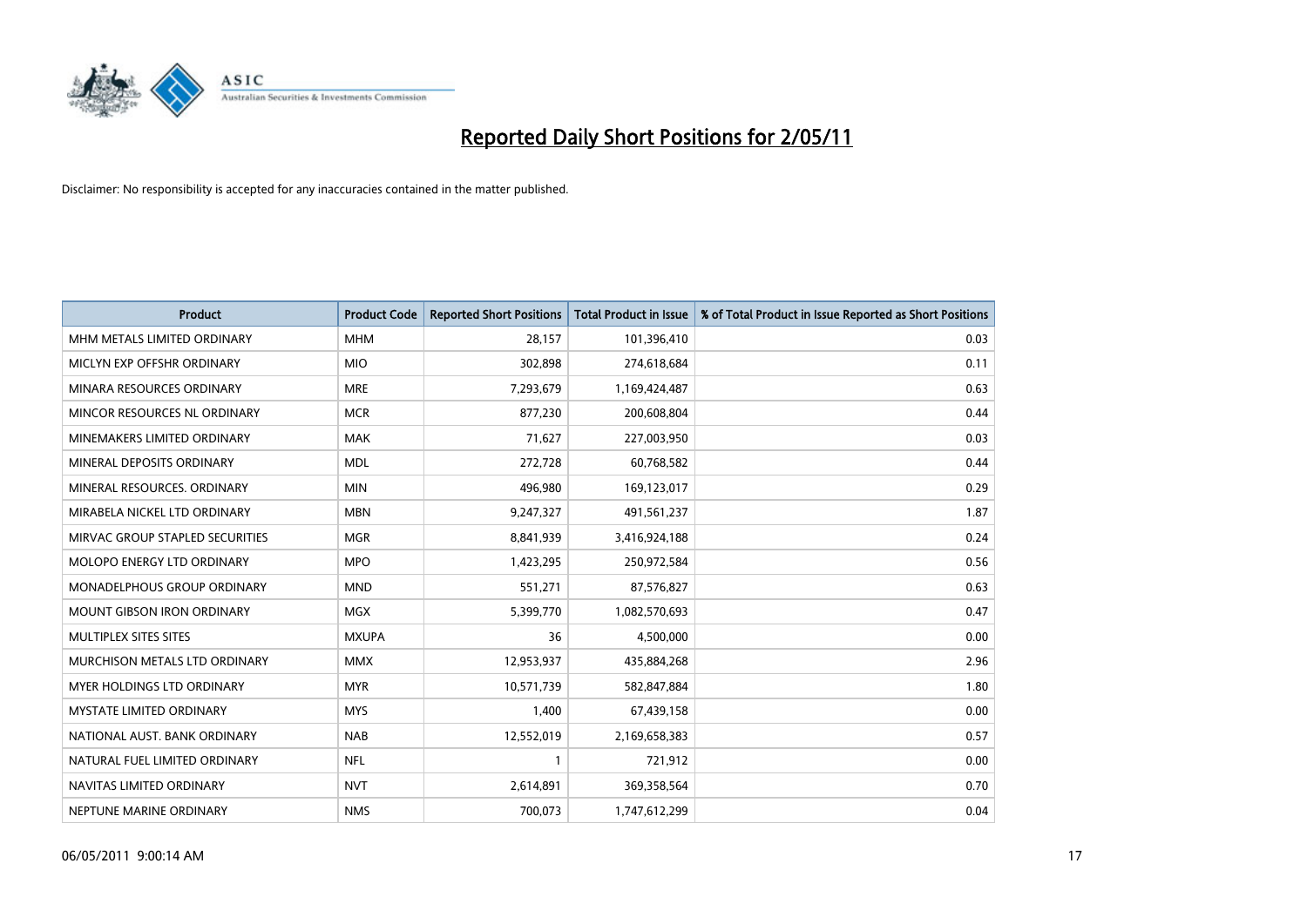

| <b>Product</b>                        | <b>Product Code</b> | <b>Reported Short Positions</b> | Total Product in Issue | % of Total Product in Issue Reported as Short Positions |
|---------------------------------------|---------------------|---------------------------------|------------------------|---------------------------------------------------------|
| NEW HOPE CORPORATION ORDINARY         | <b>NHC</b>          | 658,346                         | 830,230,549            | 0.07                                                    |
| NEWCREST MINING ORDINARY              | <b>NCM</b>          | 4,985,455                       | 765,407,334            | 0.61                                                    |
| NEWS CORP A NON-VOTING CDI            | <b>NWSLV</b>        | 723,686                         | 1,829,741,431          | 0.03                                                    |
| NEWS CORP B VOTING CDI                | <b>NWS</b>          | 2,376,970                       | 798,520,953            | 0.29                                                    |
| NEXBIS LIMITED ORDINARY               | <b>NBS</b>          | 63,733                          | 798,356,704            | 0.01                                                    |
| NEXUS ENERGY LIMITED ORDINARY         | <b>NXS</b>          | 24,758,405                      | 1,162,462,245          | 2.12                                                    |
| NIB HOLDINGS LIMITED ORDINARY         | <b>NHF</b>          | 301,752                         | 466,765,752            | 0.06                                                    |
| NICK SCALI LIMITED ORDINARY           | <b>NCK</b>          | 39,246                          | 81,000,000             | 0.04                                                    |
| NIDO PETROLEUM ORDINARY               | <b>NDO</b>          | 854,879                         | 1,373,822,119          | 0.05                                                    |
| NKWE PLATINUM 10C US COMMON           | <b>NKP</b>          | 242,244                         | 559,651,184            | 0.05                                                    |
| NOBLE MINERAL RES ORDINARY            | <b>NMG</b>          | 868,887                         | 382,478,108            | 0.23                                                    |
| NORTH AUSTRALIAN LTD ORDINARY         | <b>NAD</b>          |                                 | 116,712,206            | 0.00                                                    |
| NORTHERN CREST ORDINARY               | <b>NOC</b>          | 24,345                          | 133,484,723            | 0.02                                                    |
| NORTHERN IRON LTD ORDINARY            | <b>NFE</b>          | 1,206,611                       | 336,084,863            | 0.37                                                    |
| NORTHERN MIN LTD ORDINARY             | <b>NTU</b>          | 38,946                          | 164,545,022            | 0.02                                                    |
| NRW HOLDINGS LIMITED ORDINARY         | <b>NWH</b>          | 177,347                         | 276,770,445            | 0.06                                                    |
| NSL CONSOLIDATED LTD ORDINARY         | <b>NSL</b>          | 101,269                         | 270,661,373            | 0.03                                                    |
| NUFARM LIMITED ORDINARY               | <b>NUF</b>          | 6,169,645                       | 261,833,005            | 2.33                                                    |
| OAKTON LIMITED ORDINARY               | <b>OKN</b>          | 680,680                         | 93,800,235             | 0.73                                                    |
| OCEANAGOLD CORP. CHESS DEPOSITARY INT | <b>OGC</b>          | 678,135                         | 262,180,388            | 0.26                                                    |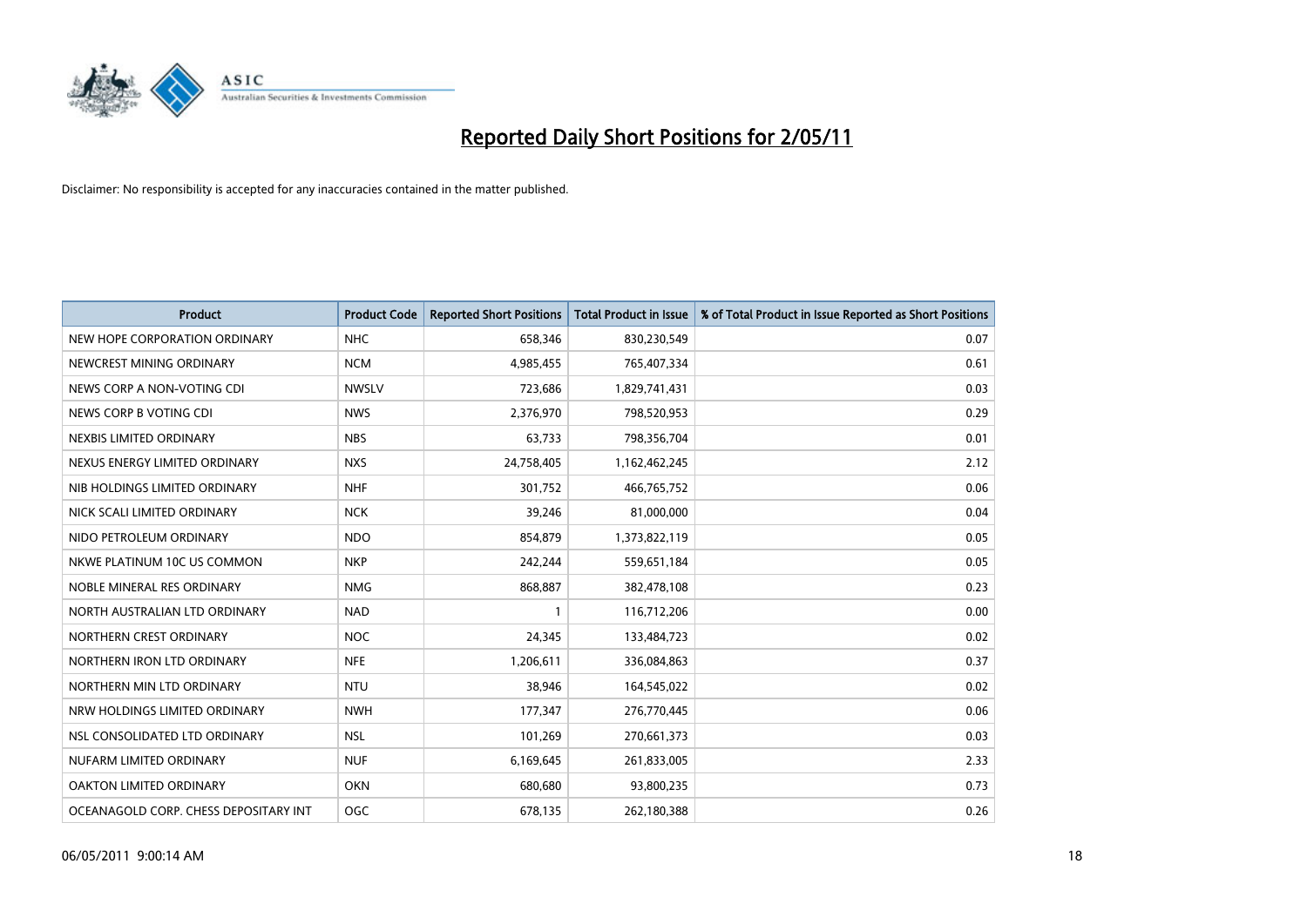

| <b>Product</b>                   | <b>Product Code</b> | <b>Reported Short Positions</b> | <b>Total Product in Issue</b> | % of Total Product in Issue Reported as Short Positions |
|----------------------------------|---------------------|---------------------------------|-------------------------------|---------------------------------------------------------|
| OCEANIA CAPITAL LTD ORDINARY     | <b>OCP</b>          | 2,500                           | 91,921,295                    | 0.00                                                    |
| OIL SEARCH LTD ORDINARY          | <b>OSH</b>          | 9,050,098                       | 1,316,672,727                 | 0.67                                                    |
| <b>OILEX LTD ORDINARY</b>        | <b>OEX</b>          | 53.094                          | 253,274,885                   | 0.02                                                    |
| OM HOLDINGS LIMITED ORDINARY     | <b>OMH</b>          | 6,730,047                       | 504,105,150                   | 1.33                                                    |
| <b>ONESTEEL LIMITED ORDINARY</b> | OST                 | 14,794,624                      | 1,338,106,652                 | 1.06                                                    |
| ORICA LIMITED ORDINARY           | ORI                 | 2,382,576                       | 363,223,767                   | 0.65                                                    |
| ORIGIN ENERGY ORDINARY           | <b>ORG</b>          | 2,781,258                       | 1,064,377,759                 | 0.22                                                    |
| OROCOBRE LIMITED ORDINARY        | <b>ORE</b>          | 67,521                          | 102,813,894                   | 0.06                                                    |
| OROTONGROUP LIMITED ORDINARY     | ORL                 | 16,297                          | 40,880,902                    | 0.04                                                    |
| OTTO ENERGY LIMITED ORDINARY     | <b>OEL</b>          | 109,204                         | 1,134,540,071                 | 0.01                                                    |
| OZ MINERALS ORDINARY             | OZL                 | 22,795,697                      | 3,238,546,504                 | 0.68                                                    |
| PACIFIC BRANDS ORDINARY          | <b>PBG</b>          | 6,004,607                       | 931,386,248                   | 0.65                                                    |
| PACIFIC NIUGINI LTD ORDINARY     | PNR                 | 1,714                           | 239,069,666                   | 0.00                                                    |
| PALADIN ENERGY LTD ORDINARY      | <b>PDN</b>          | 11,741,966                      | 777,698,217                   | 1.50                                                    |
| PANAUST LIMITED ORDINARY         | <b>PNA</b>          | 19,902,283                      | 2,965,008,426                 | 0.65                                                    |
| PANORAMIC RESOURCES ORDINARY     | PAN                 | 651,439                         | 207,050,710                   | 0.32                                                    |
| PAPERLINX LIMITED ORDINARY       | <b>PPX</b>          | 19,044,312                      | 603,580,761                   | 3.15                                                    |
| PAPILLON RES LTD ORDINARY        | <b>PIR</b>          | 195,942                         | 190,702,855                   | 0.10                                                    |
| PATTIES FOODS LTD ORDINARY       | PFL                 |                                 | 138,989,223                   | 0.00                                                    |
| PEET LIMITED ORDINARY            | <b>PPC</b>          | 98,088                          | 303,854,244                   | 0.03                                                    |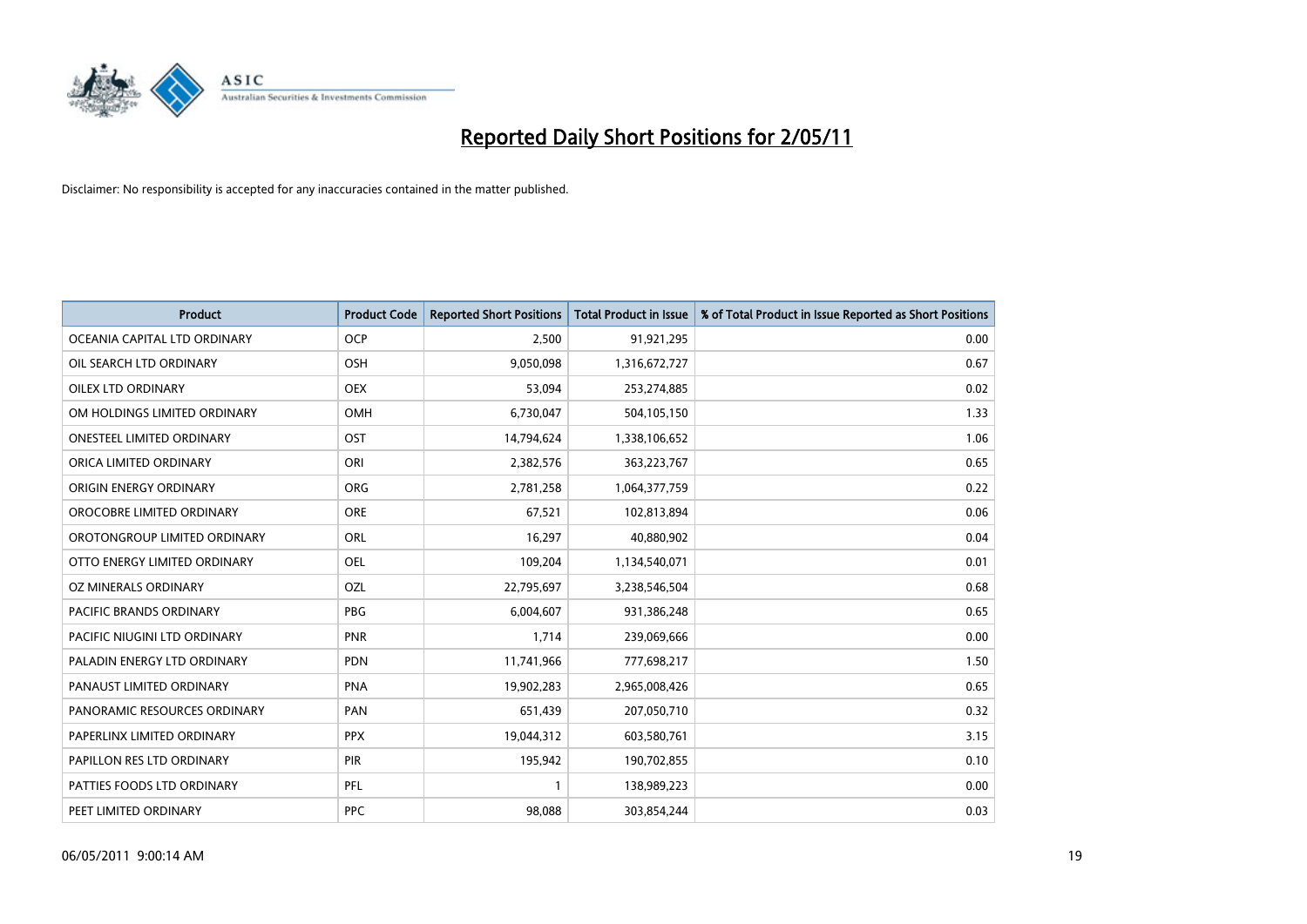

| <b>Product</b>                       | <b>Product Code</b> | <b>Reported Short Positions</b> | <b>Total Product in Issue</b> | % of Total Product in Issue Reported as Short Positions |
|--------------------------------------|---------------------|---------------------------------|-------------------------------|---------------------------------------------------------|
| PENINSULA ENERGY LTD ORDINARY        | <b>PEN</b>          | 485,000                         | 2,087,215,700                 | 0.02                                                    |
| PERILYA LIMITED ORDINARY             | PEM                 | 341,612                         | 526,075,563                   | 0.07                                                    |
| PERPETUAL LIMITED ORDINARY           | PPT                 | 2,222,261                       | 44,669,352                    | 5.00                                                    |
| PERSEUS MINING LTD ORDINARY          | PRU                 | 4,053,038                       | 424,017,088                   | 0.94                                                    |
| PETSEC ENERGY ORDINARY               | <b>PSA</b>          | 223,332                         | 231,283,622                   | 0.10                                                    |
| PHARMAXIS LTD ORDINARY               | <b>PXS</b>          | 997,387                         | 228,290,309                   | 0.43                                                    |
| PHOTON GROUP LTD ORDINARY            | PGA                 | 250,510                         | 1,540,886,866                 | 0.02                                                    |
| PLATINUM ASSET ORDINARY              | <b>PTM</b>          | 6,066,432                       | 561,347,878                   | 1.08                                                    |
| PLATINUM AUSTRALIA ORDINARY          | PLA                 | 4,834,396                       | 392,430,039                   | 1.24                                                    |
| PLATINUM CAPITAL LTD ORDINARY        | <b>PMC</b>          |                                 | 164,959,410                   | 0.00                                                    |
| PMP LIMITED ORDINARY                 | <b>PMP</b>          | 47,145                          | 335,338,483                   | 0.01                                                    |
| PORT BOUVARD LIMITED ORDINARY        | PBD                 | 6,754                           | 593,868,295                   | 0.00                                                    |
| PRANA BIOTECHNOLOGY ORDINARY         | PBT                 | 404,000                         | 269,292,203                   | 0.15                                                    |
| PREMIER INVESTMENTS ORDINARY         | <b>PMV</b>          | 328,768                         | 155,062,831                   | 0.21                                                    |
| PRIMA BIOMED LTD ORDINARY            | <b>PRR</b>          | 198,911                         | 807,879,434                   | 0.02                                                    |
| PRIMARY HEALTH CARE ORDINARY         | PRY                 | 8,332,220                       | 497,349,803                   | 1.67                                                    |
| PRIME INFR GROUP. STAPLED SECURITIES | PIH                 | 308,735                         | 351,776,795                   | 0.09                                                    |
| PRIME MEDIA GRP LTD ORDINARY         | PRT                 | 14,825                          | 366,330,303                   | 0.00                                                    |
| PROGEN PHARMACEUTIC ORDINARY         | PGL                 | 151,596                         | 24,709,097                    | 0.61                                                    |
| PROGRAMMED ORDINARY                  | <b>PRG</b>          | 372,173                         | 118,169,908                   | 0.31                                                    |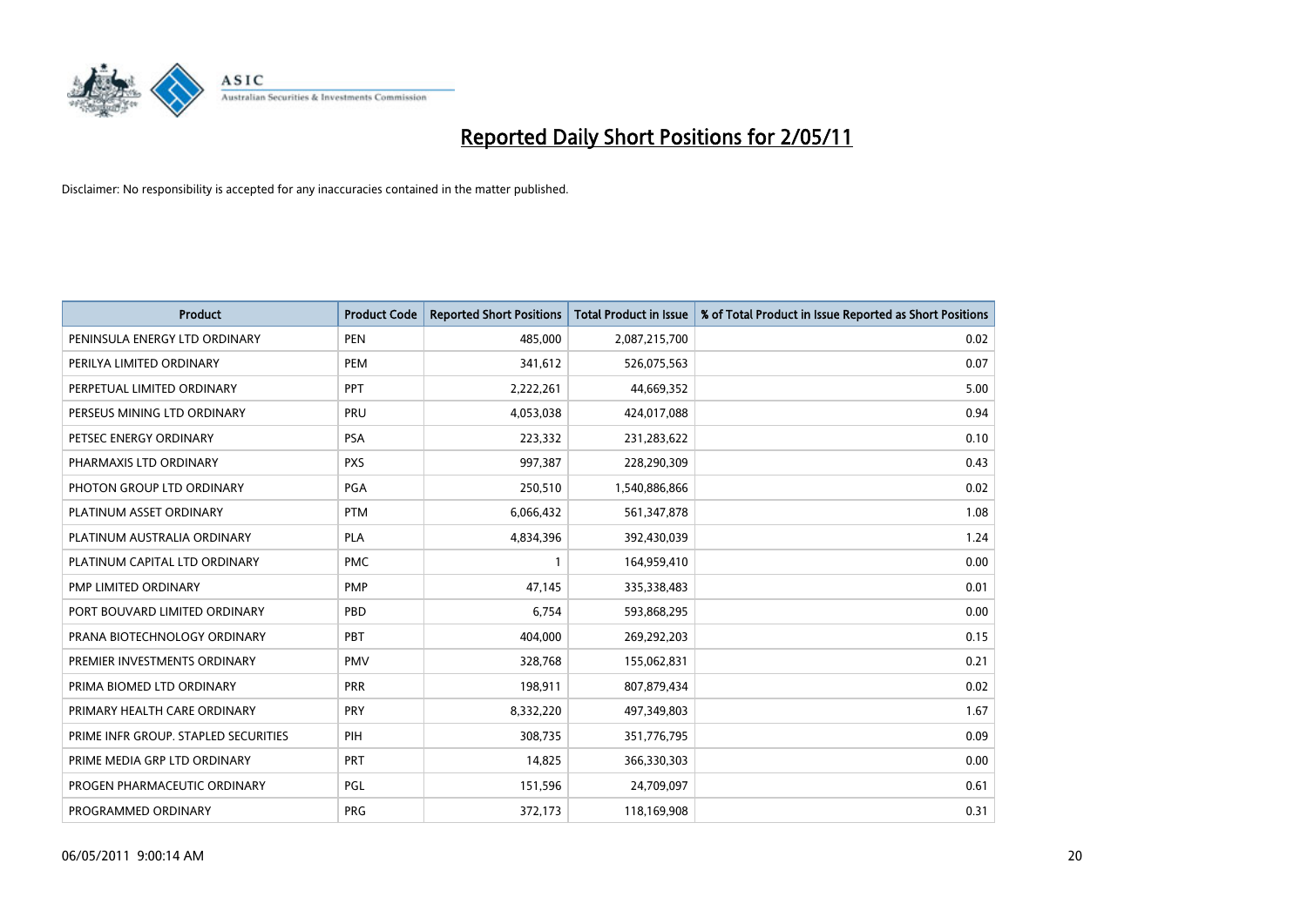

| <b>Product</b>                       | <b>Product Code</b> | <b>Reported Short Positions</b> | <b>Total Product in Issue</b> | % of Total Product in Issue Reported as Short Positions |
|--------------------------------------|---------------------|---------------------------------|-------------------------------|---------------------------------------------------------|
| <b>PSIVIDA CORP CDI 1:1</b>          | <b>PVA</b>          | 6,878                           | 8,896,217                     | 0.08                                                    |
| <b>QANTAS AIRWAYS ORDINARY</b>       | QAN                 | 26,867,577                      | 2,265,123,620                 | 1.18                                                    |
| OBE INSURANCE GROUP ORDINARY         | OBE                 | 19,765,398                      | 1,092,653,182                 | 1.77                                                    |
| OR NATIONAL LIMITED ORDINARY         | <b>ORN</b>          | 32,930,833                      | 2,440,000,000                 | 1.36                                                    |
| <b>QUBE LOGISTICS ORDINARY UNITS</b> | <b>QUB</b>          | 18,384,721                      | 610,839,329                   | 3.01                                                    |
| RAMELIUS RESOURCES ORDINARY          | <b>RMS</b>          | 54,127                          | 291,658,795                   | 0.01                                                    |
| RAMSAY HEALTH CARE ORDINARY          | <b>RHC</b>          | 1,392,739                       | 202,081,252                   | 0.69                                                    |
| <b>RCR TOMLINSON ORDINARY</b>        | <b>RCR</b>          | 68,067                          | 131,897,672                   | 0.05                                                    |
| <b>REA GROUP ORDINARY</b>            | <b>REA</b>          | 32,958                          | 130,401,680                   | 0.01                                                    |
| <b>RECKON LIMITED ORDINARY</b>       | <b>RKN</b>          | $\overline{2}$                  | 133,384,060                   | 0.00                                                    |
| RED 5 LIMITED ORDINARY               | <b>RED</b>          | 6,638                           | 1,283,597,526                 | 0.00                                                    |
| <b>RED FORK ENERGY ORDINARY</b>      | <b>RFE</b>          | 265,514                         | 160,035,000                   | 0.16                                                    |
| REED RESOURCES LTD ORDINARY          | <b>RDR</b>          | 323,090                         | 262,237,201                   | 0.12                                                    |
| <b>REGIONAL EXPRESS ORDINARY</b>     | <b>REX</b>          | 5,803                           | 121,254,902                   | 0.00                                                    |
| <b>REGIS RESOURCES ORDINARY</b>      | <b>RRL</b>          | 2,806,733                       | 431,181,415                   | 0.65                                                    |
| RESMED INC CDI 10:1                  | <b>RMD</b>          | 10,886,872                      | 1,534,676,730                 | 0.72                                                    |
| RESOLUTE MINING ORDINARY             | <b>RSG</b>          | 6,356,754                       | 467,464,116                   | 1.37                                                    |
| RESOURCE AND INVEST. ORDINARY        | <b>RNI</b>          | 19,400                          | 124,579,308                   | 0.02                                                    |
| RESOURCE GENERATION ORDINARY         | <b>RES</b>          | 270,543                         | 250,200,530                   | 0.10                                                    |
| RETAIL FOOD GROUP ORDINARY           | <b>RFG</b>          | 356                             | 107,788,918                   | 0.00                                                    |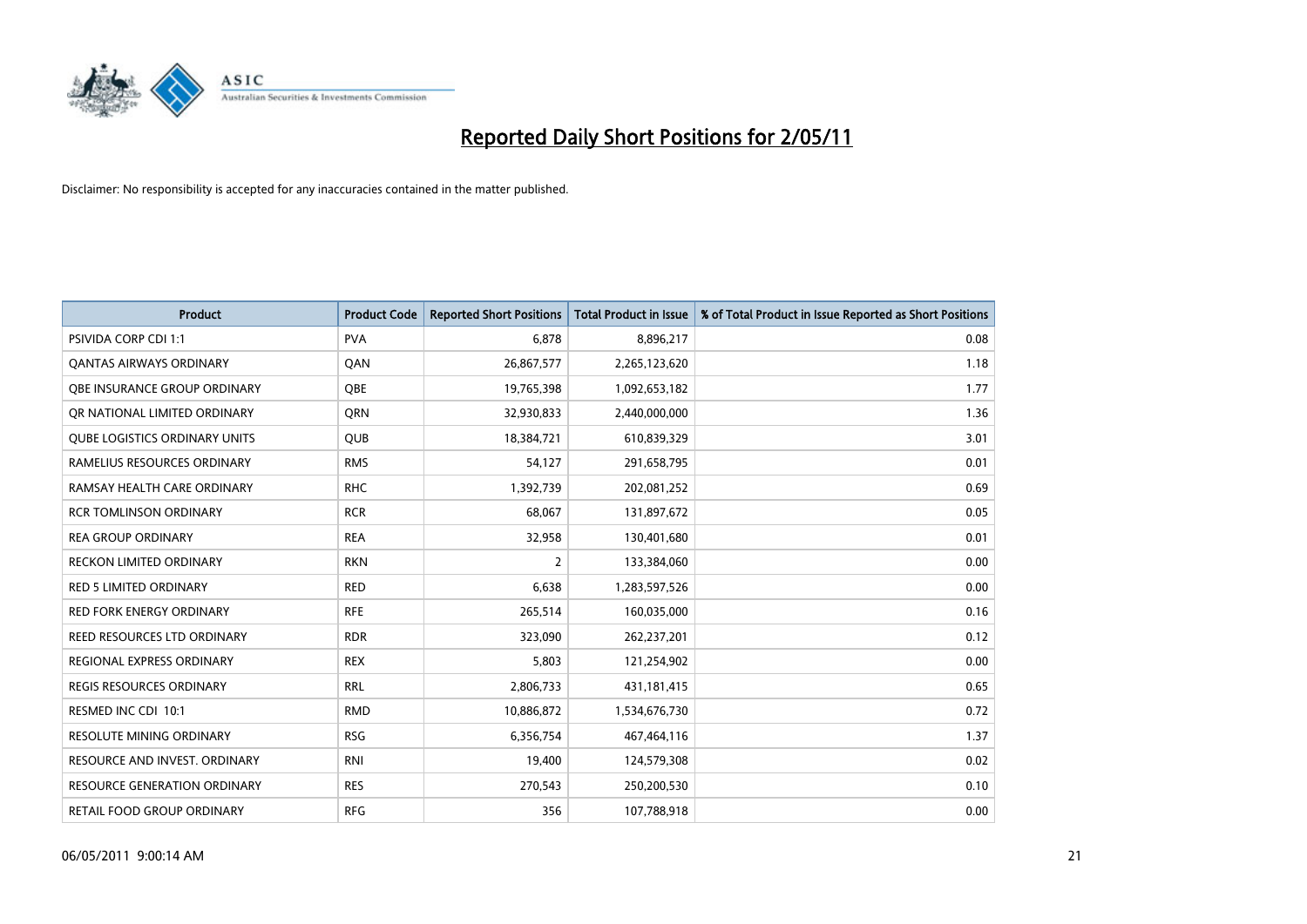

| <b>Product</b>                     | <b>Product Code</b> | <b>Reported Short Positions</b> | <b>Total Product in Issue</b> | % of Total Product in Issue Reported as Short Positions |
|------------------------------------|---------------------|---------------------------------|-------------------------------|---------------------------------------------------------|
| REVERSE CORP LIMITED ORDINARY      | <b>REF</b>          | 25,141                          | 92,382,175                    | 0.03                                                    |
| REX MINERALS LIMITED ORDINARY      | <b>RXM</b>          | 192,731                         | 151,438,879                   | 0.12                                                    |
| RHG LIMITED ORDINARY               | <b>RHG</b>          | 100,656                         | 318,745,978                   | 0.02                                                    |
| <b>RIDLEY CORPORATION ORDINARY</b> | <b>RIC</b>          | 808,517                         | 307,817,071                   | 0.27                                                    |
| RIO TINTO LIMITED ORDINARY         | <b>RIO</b>          | 13,750,146                      | 435,758,720                   | 3.15                                                    |
| <b>RIVERCITY MOTORWAY STAPLED</b>  | <b>RCY</b>          | 132,000                         | 957,010,115                   | 0.01                                                    |
| RIVERSDALE MINING ORDINARY         | <b>RIV</b>          | 78,297                          | 244,431,186                   | 0.03                                                    |
| ROBUST RESOURCES ORDINARY          | <b>ROL</b>          | 1,136,671                       | 84,944,097                    | 1.34                                                    |
| ROC OIL COMPANY ORDINARY           | <b>ROC</b>          | 5,961,401                       | 713,154,560                   | 0.82                                                    |
| <b>RP DATA LTD ORDINARY</b>        | <b>RPX</b>          | 364,043                         | 149,246,421                   | 0.24                                                    |
| SAI GLOBAL LIMITED ORDINARY        | SAI                 | 214,650                         | 199,552,155                   | 0.10                                                    |
| SALMAT LIMITED ORDINARY            | <b>SLM</b>          | 142,702                         | 159,767,799                   | 0.09                                                    |
| SAMSON OIL & GAS LTD ORDINARY      | <b>SSN</b>          | 3,431,860                       | 1,726,088,509                 | 0.19                                                    |
| SANDFIRE RESOURCES ORDINARY        | <b>SFR</b>          | 759,455                         | 148,384,969                   | 0.49                                                    |
| SANTOS LTD ORDINARY                | <b>STO</b>          | 6,201,864                       | 877,955,664                   | 0.70                                                    |
| SARACEN MINERAL ORDINARY           | <b>SAR</b>          | 837,678                         | 492,151,415                   | 0.17                                                    |
| SEDGMAN LIMITED ORDINARY           | <b>SDM</b>          | 394,008                         | 209,752,689                   | 0.19                                                    |
| SEEK LIMITED ORDINARY              | <b>SEK</b>          | 6,846,864                       | 336,584,488                   | 2.03                                                    |
| SENETAS CORPORATION ORDINARY       | <b>SEN</b>          | 756,999                         | 463,105,195                   | 0.16                                                    |
| SENEX ENERGY LIMITED ORDINARY      | SXY                 | 47,807                          | 744,320,231                   | 0.01                                                    |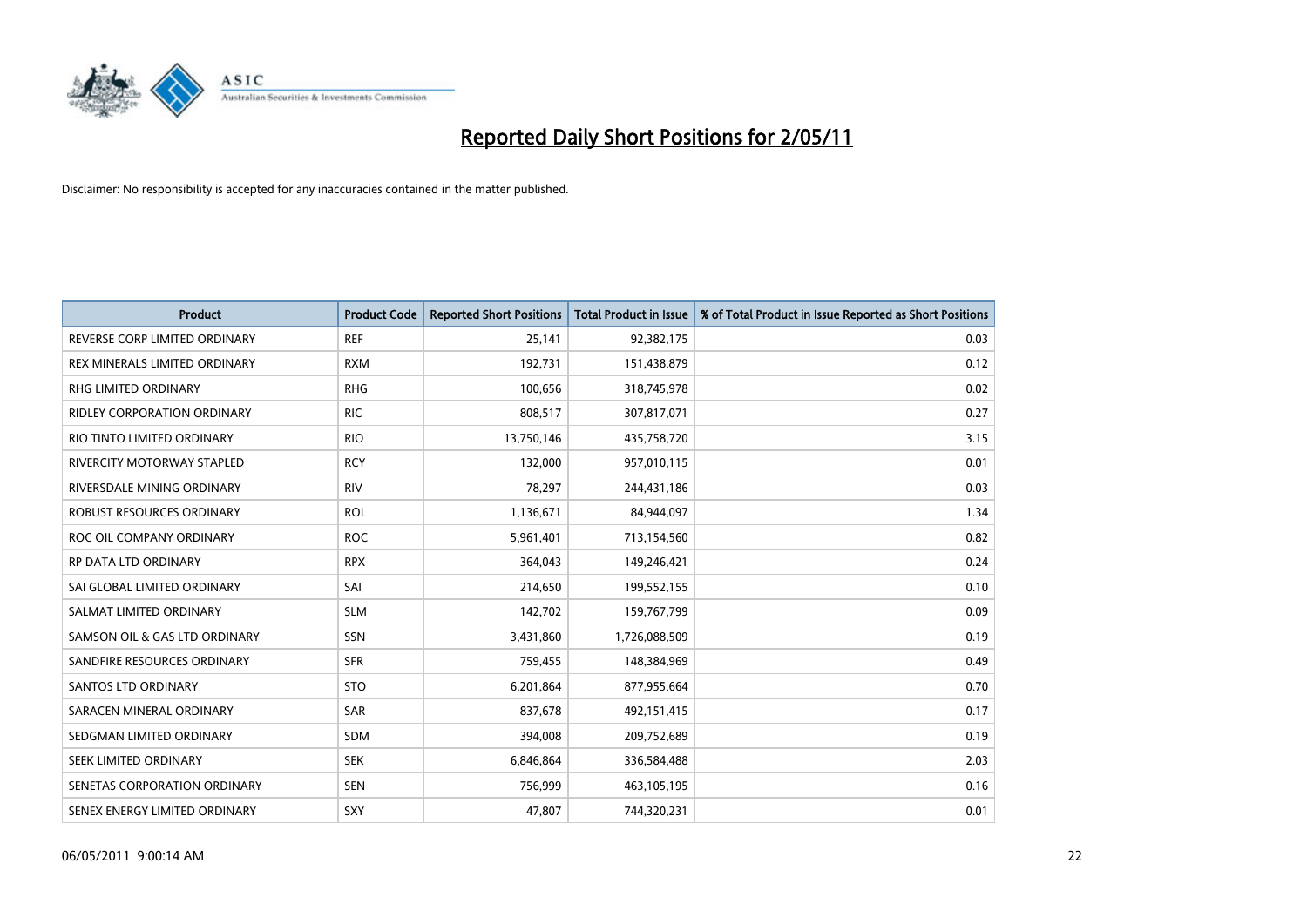

| <b>Product</b>                           | <b>Product Code</b> | <b>Reported Short Positions</b> | <b>Total Product in Issue</b> | % of Total Product in Issue Reported as Short Positions |
|------------------------------------------|---------------------|---------------------------------|-------------------------------|---------------------------------------------------------|
| SERVCORP LIMITED ORDINARY                | SRV                 | 74,329                          | 98,440,807                    | 0.07                                                    |
| SERVICE STREAM ORDINARY                  | <b>SSM</b>          | 355,163                         | 283,418,867                   | 0.12                                                    |
| SEVEN GROUP HOLDINGS ORDINARY            | <b>SVW</b>          | 809,759                         | 305,910,281                   | 0.24                                                    |
| SEVEN WEST MEDIA LTD ORDINARY            | <b>SWM</b>          | 4,024,453                       | 610,327,899                   | 0.65                                                    |
| SIGMA PHARMACEUTICAL ORDINARY            | SIP                 | 17,879,083                      | 1,178,626,572                 | 1.50                                                    |
| SIHAYO GOLD LIMITED ORDINARY             | <b>SIH</b>          | 551,315                         | 693,986,646                   | 0.08                                                    |
| SILEX SYSTEMS ORDINARY                   | <b>SLX</b>          | 378.207                         | 170,128,997                   | 0.22                                                    |
| SILVER LAKE RESOURCE ORDINARY            | <b>SLR</b>          | 76,085                          | 178,882,838                   | 0.04                                                    |
| SIMS METAL MGMT LTD ORDINARY             | SGM                 | 3,242,590                       | 205,393,914                   | 1.55                                                    |
| SINGAPORE TELECOMM. CHESS DEPOSITARY INT | SGT                 | 3,414,878                       | 276,569,442                   | 1.22                                                    |
| SKILLED GROUP LTD ORDINARY               | <b>SKE</b>          | 50,002                          | 232,963,526                   | 0.01                                                    |
| SKY CITY ENTERTAIN, ORDINARY             | <b>SKC</b>          | 114,200                         | 576,958,340                   | 0.02                                                    |
| <b>SLATER &amp; GORDON ORDINARY</b>      | SGH                 | 5.842                           | 149,320,168                   | 0.00                                                    |
| SMS MANAGEMENT, ORDINARY                 | <b>SMX</b>          | 69,961                          | 67,661,358                    | 0.10                                                    |
| SONIC HEALTHCARE ORDINARY                | <b>SHL</b>          | 4,900,317                       | 388,429,875                   | 1.27                                                    |
| SOUL PATTINSON (W.H) ORDINARY            | SOL                 | 36.705                          | 238,640,580                   | 0.01                                                    |
| SOUTH BOULDER MINES ORDINARY             | <b>STB</b>          | 7,989                           | 86,115,688                    | 0.01                                                    |
| SP AUSNET STAPLED SECURITIES             | <b>SPN</b>          | 5,378,325                       | 2,795,115,439                 | 0.19                                                    |
| SPARK INFRASTRUCTURE STAPLED NOTE & UNIT | SKI                 | 11,049,551                      | 1,326,734,264                 | 0.82                                                    |
| SPDR 200 FUND ETF UNITS                  | STW                 | 8                               | 50,839,159                    | 0.00                                                    |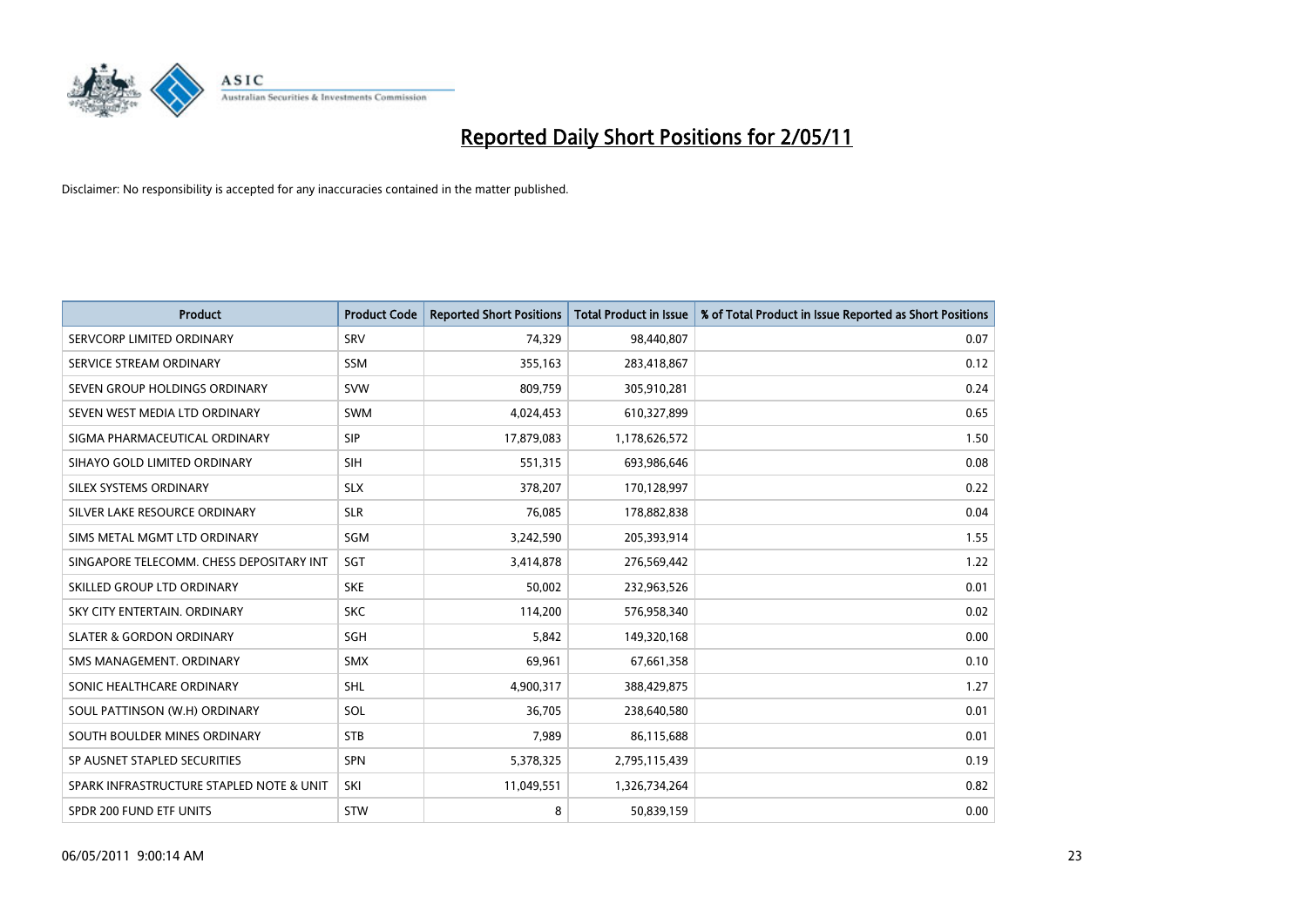

| <b>Product</b>                    | <b>Product Code</b> | <b>Reported Short Positions</b> | <b>Total Product in Issue</b> | % of Total Product in Issue Reported as Short Positions |
|-----------------------------------|---------------------|---------------------------------|-------------------------------|---------------------------------------------------------|
| SPDR 200 RESOURCES ETF UNITS      | <b>OZR</b>          | 2.500                           | 700,001                       | 0.36                                                    |
| SPECIALTY FASHION ORDINARY        | <b>SFH</b>          | 1,868,068                       | 191,686,122                   | 0.97                                                    |
| SPHERE MINERALS LTD ORDINARY      | <b>SPH</b>          | 1,991                           | 171,348,151                   | 0.00                                                    |
| SPOTLESS GROUP LTD ORDINARY       | <b>SPT</b>          | 926,608                         | 262,766,725                   | 0.34                                                    |
| ST BARBARA LIMITED ORDINARY       | SBM                 | 3,414,537                       | 325,615,389                   | 1.05                                                    |
| STAGING CONNECTIONS ORDINARY      | <b>STG</b>          | 2,917,189                       | 78,317,726                    | 3.72                                                    |
| STANMORE COAL LTD ORDINARY        | <b>SMR</b>          | 73,240                          | 88,270,738                    | 0.08                                                    |
| STARPHARMA HOLDINGS ORDINARY      | SPL                 | 186,210                         | 247,402,721                   | 0.07                                                    |
| STH AMERICAN COR LTD ORDINARY     | SAY                 | 9,200                           | 245,846,493                   | 0.00                                                    |
| STHN CROSS MEDIA ORDINARY         | <b>SXL</b>          | 2,954,988                       | 651,086,366                   | 0.44                                                    |
| STOCKLAND UNITS/ORD STAPLED       | SGP                 | 2,206,836                       | 2,383,036,717                 | 0.08                                                    |
| STRAITS RES LTD. ORDINARY         | SRO                 | 7,933,038                       | 324,355,749                   | 2.43                                                    |
| STW COMMUNICATIONS ORDINARY       | SGN                 | 209,826                         | 364,310,964                   | 0.05                                                    |
| <b>SUNCORP GROUP LTD ORDINARY</b> | <b>SUN</b>          | 5,709,728                       | 1,286,600,980                 | 0.43                                                    |
| SUNDANCE ENERGY ORDINARY          | <b>SEA</b>          | 79.067                          | 276,709,585                   | 0.03                                                    |
| SUNDANCE RESOURCES ORDINARY       | <b>SDL</b>          | 28,945,817                      | 2,721,839,168                 | 1.07                                                    |
| SUNLAND GROUP LTD ORDINARY        | <b>SDG</b>          | 5,342                           | 224,881,794                   | 0.00                                                    |
| SUPER RET REP LTD ORDINARY        | <b>SUL</b>          | 155,337                         | 130,018,739                   | 0.12                                                    |
| <b>SWICK MINING ORDINARY</b>      | <b>SWK</b>          | 1,548                           | 236,724,970                   | 0.00                                                    |
| SYMEX HOLDINGS ORDINARY           | <b>SYM</b>          | 6,633                           | 142,481,091                   | 0.00                                                    |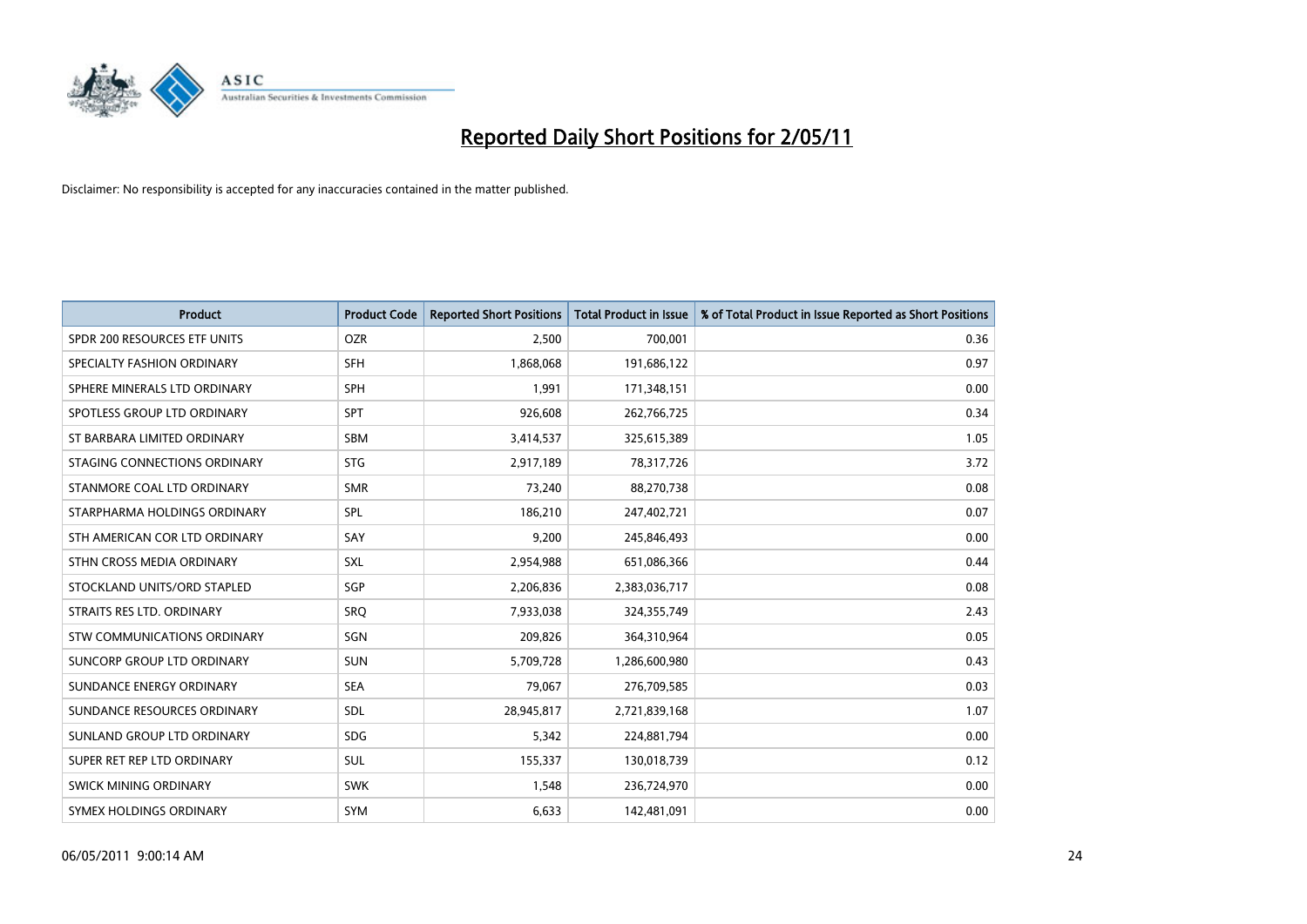

| <b>Product</b>                   | <b>Product Code</b> | <b>Reported Short Positions</b> | <b>Total Product in Issue</b> | % of Total Product in Issue Reported as Short Positions |
|----------------------------------|---------------------|---------------------------------|-------------------------------|---------------------------------------------------------|
| TABCORP HOLDINGS LTD ORDINARY    | <b>TAH</b>          | 9,206,558                       | 688,019,737                   | 1.32                                                    |
| TALENT2 INTERNATION ORDINARY     | <b>TWO</b>          | 9,801                           | 142,434,450                   | 0.01                                                    |
| <b>TALISMAN MINING ORDINARY</b>  | <b>TLM</b>          | 3,079                           | 130,438,627                   | 0.00                                                    |
| TAP OIL LIMITED ORDINARY         | <b>TAP</b>          | 614,361                         | 240,967,311                   | 0.26                                                    |
| <b>TARGET ENERGY ORDINARY</b>    | <b>TEX</b>          | 250,000                         | 249,471,966                   | 0.10                                                    |
| TASSAL GROUP LIMITED ORDINARY    | <b>TGR</b>          | 67,011                          | 146,304,404                   | 0.03                                                    |
| TATTS GROUP LTD ORDINARY         | <b>TTS</b>          | 11,819,146                      | 1,318,683,208                 | 0.89                                                    |
| TELECOM CORPORATION ORDINARY     | <b>TEL</b>          | 16,084,600                      | 1,924,652,813                 | 0.86                                                    |
| TELSTRA CORPORATION, ORDINARY    | <b>TLS</b>          | 30,335,488                      | 12,443,074,357                | 0.23                                                    |
| TEN NETWORK HOLDINGS ORDINARY    | <b>TEN</b>          | 35,860,196                      | 1,045,236,720                 | 3.42                                                    |
| TERANGA GOLD CORP CDI 1:1        | <b>TGZ</b>          | 214,335                         | 150,228,220                   | 0.13                                                    |
| TFS CORPORATION LTD ORDINARY     | <b>TFC</b>          | 65,951                          | 275,789,494                   | 0.02                                                    |
| THE REJECT SHOP ORDINARY         | <b>TRS</b>          | 385,968                         | 26,033,570                    | 1.47                                                    |
| THOR MINING PLC CHESS DEPOSITARY | <b>THR</b>          | 2,307                           | 222,489,120                   | 0.00                                                    |
| THORN GROUP LIMITED ORDINARY     | <b>TGA</b>          | 2,361                           | 129,858,924                   | 0.00                                                    |
| THUNDELARRA EXPLOR, ORDINARY     | <b>THX</b>          | 57,135                          | 153,578,927                   | 0.04                                                    |
| TIGER RESOURCES ORDINARY         | <b>TGS</b>          | 128,896                         | 668,635,549                   | 0.02                                                    |
| TIMBERCORP LIMITED ORDINARY      | <b>TIM</b>          | 90,074                          | 352,071,429                   | 0.02                                                    |
| <b>TISHMAN SPEYER UNITS</b>      | <b>TSO</b>          | 110,409                         | 338,440,904                   | 0.03                                                    |
| TNG LIMITED ORDINARY             | <b>TNG</b>          | 4,321                           | 284,803,062                   | 0.00                                                    |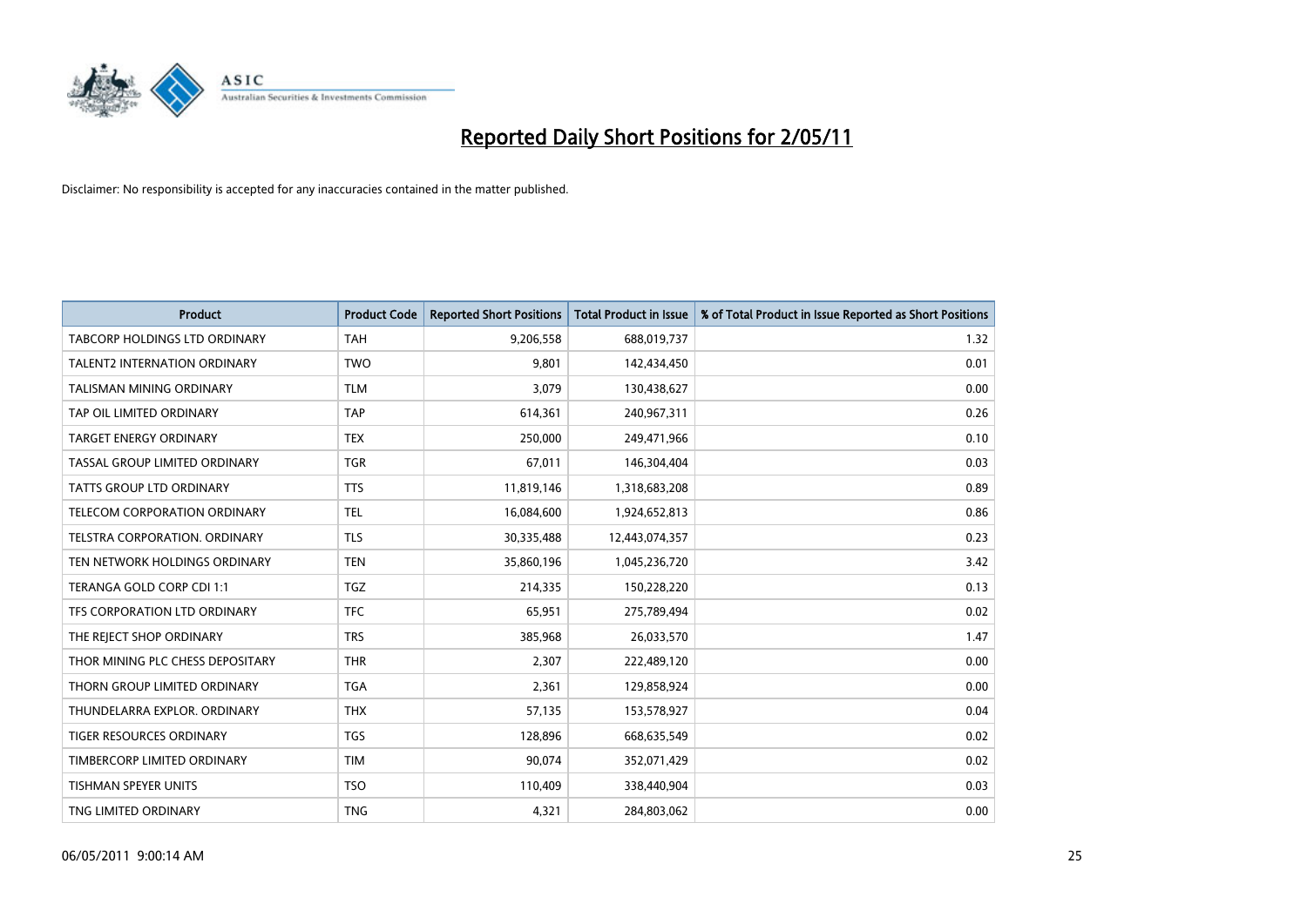

| <b>Product</b>                            | <b>Product Code</b> | <b>Reported Short Positions</b> | Total Product in Issue | % of Total Product in Issue Reported as Short Positions |
|-------------------------------------------|---------------------|---------------------------------|------------------------|---------------------------------------------------------|
| TOLL HOLDINGS LTD ORDINARY                | <b>TOL</b>          | 16,294,193                      | 710,128,531            | 2.29                                                    |
| TORO ENERGY LIMITED ORDINARY              | <b>TOE</b>          | 35,404                          | 964,936,676            | 0.00                                                    |
| <b>TOWER AUSTRALIA ORDINARY</b>           | <b>TAL</b>          | 8,544,733                       | 419,652,394            | 2.02                                                    |
| <b>TOWER LIMITED ORDINARY</b>             | <b>TWR</b>          | 689,519                         | 263,603,448            | 0.26                                                    |
| TOX FREE SOLUTIONS ORDINARY               | <b>TOX</b>          | 35,336                          | 92,290,500             | 0.03                                                    |
| TPG TELECOM LIMITED ORDINARY              | <b>TPM</b>          | 3,915,668                       | 775,522,421            | 0.50                                                    |
| <b>TRANSFIELD SERVICES ORDINARY</b>       | <b>TSE</b>          | 7,828,961                       | 549,715,957            | 1.44                                                    |
| TRANSPACIFIC INDUST, ORDINARY             | <b>TPI</b>          | 13,401,785                      | 960,638,735            | 1.38                                                    |
| TRANSURBAN GROUP TRIPLE STAPLED SEC.      | <b>TCL</b>          | 1,571,960                       | 1,443,543,731          | 0.08                                                    |
| TRINITY GROUP STAPLED SECURITIES          | <b>TCO</b>          | 3,419                           | 203,405,927            | 0.00                                                    |
| TROY RESOURCES NL ORDINARY                | <b>TRY</b>          | 41,629                          | 87,968,823             | 0.04                                                    |
| UGL LIMITED ORDINARY                      | UGL                 | 4,819,610                       | 166,047,171            | 2.89                                                    |
| UNILIFE CORPORATION CDI US PROHIBITED     | <b>UNS</b>          | 524,997                         | 273,245,765            | 0.18                                                    |
| UXC LIMITED ORDINARY                      | <b>UXC</b>          | 45,584                          | 305,789,718            | 0.01                                                    |
| VALAD PROPERTY GROUP STAPLED US PROHIBIT. | <b>VPG</b>          | 3,917,077                       | 115,108,116            | 3.40                                                    |
| <b>VDM GROUP LIMITED ORDINARY</b>         | <b>VMG</b>          | 11,116                          | 193,127,749            | 0.01                                                    |
| <b>VENTURE MINERALS ORDINARY</b>          | <b>VMS</b>          | 152,539                         | 220,943,592            | 0.06                                                    |
| VIRGIN BLUE HOLDINGS ORDINARY             | <b>VBA</b>          | 32,873,789                      | 2,210,197,600          | 1.49                                                    |
| <b>VISION GROUP HLDGS ORDINARY</b>        | <b>VGH</b>          | 78,000                          | 74,061,110             | 0.11                                                    |
| VITA GROUP LTD ORDINARY                   | <b>VTG</b>          | 75,190                          | 142,499,800            | 0.05                                                    |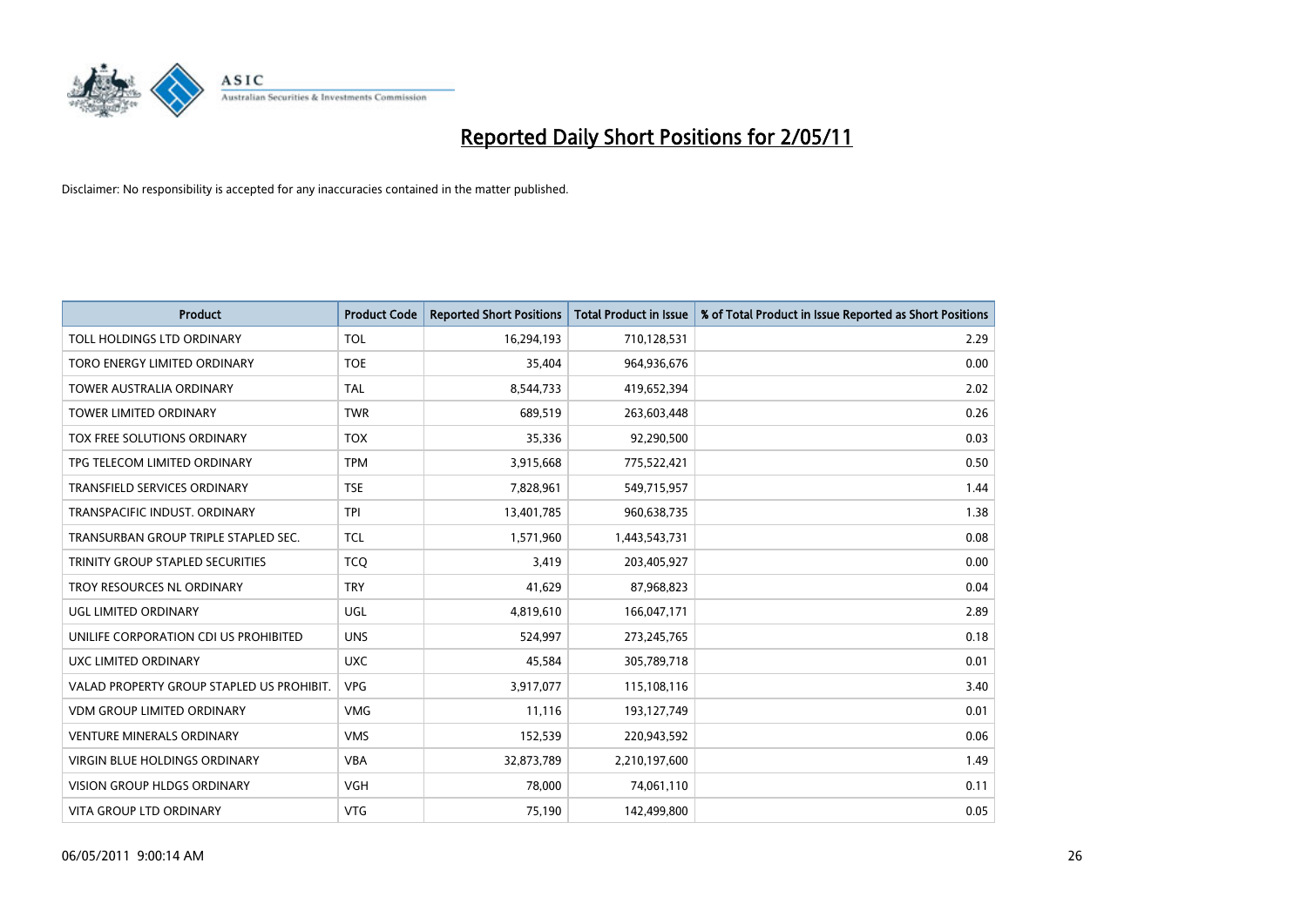

| <b>Product</b>                                | <b>Product Code</b> | <b>Reported Short Positions</b> | <b>Total Product in Issue</b> | % of Total Product in Issue Reported as Short Positions |
|-----------------------------------------------|---------------------|---------------------------------|-------------------------------|---------------------------------------------------------|
| <b>VITERRA INC CDI 1:1</b>                    | <b>VTA</b>          | 3.828                           | 68,629,939                    | 0.01                                                    |
| <b>VMOTO LIMITED ORDINARY</b>                 | <b>VMT</b>          | 209,500                         | 594,955,106                   | 0.04                                                    |
| <b>WATPAC LIMITED ORDINARY</b>                | <b>WTP</b>          | 43,121                          | 183,341,382                   | 0.01                                                    |
| <b>WDS LIMITED ORDINARY</b>                   | <b>WDS</b>          | 701                             | 144,055,662                   | 0.00                                                    |
| WEBJET LIMITED ORDINARY                       | <b>WEB</b>          | 351,423                         | 77,961,278                    | 0.45                                                    |
| <b>WESFARMERS LIMITED ORDINARY</b>            | <b>WES</b>          | 20,089,061                      | 1,005,191,394                 | 1.98                                                    |
| <b>WESFARMERS LIMITED PARTIALLY PROTECTED</b> | <b>WESN</b>         | 73,320                          | 151,880,768                   | 0.04                                                    |
| <b>WESTERN AREAS NL ORDINARY</b>              | <b>WSA</b>          | 7,169,001                       | 179,735,899                   | 4.00                                                    |
| WESTERN DESERT RES. ORDINARY                  | <b>WDR</b>          | 948                             | 154,688,785                   | 0.00                                                    |
| WESTFIELD GROUP ORD/UNIT STAPLED SEC          | <b>WDC</b>          | 11,038,644                      | 2,308,988,539                 | 0.47                                                    |
| WESTFIELD RETAIL TST UNIT STAPLED             | <b>WRT</b>          | 21,035,763                      | 3,054,166,195                 | 0.71                                                    |
| <b>WESTPAC BANKING CORP ORDINARY</b>          | <b>WBC</b>          | 21,694,823                      | 3,009,460,059                 | 0.68                                                    |
| WHITE ENERGY COMPANY ORDINARY                 | <b>WEC</b>          | 4,006,423                       | 316,104,241                   | 1.26                                                    |
| WHITEHAVEN COAL ORDINARY                      | <b>WHC</b>          | 644,644                         | 493,800,069                   | 0.13                                                    |
| WHK GROUP LIMITED ORDINARY                    | <b>WHG</b>          | 34.194                          | 265,142,652                   | 0.01                                                    |
| <b>WILDHORSE ENERGY ORDINARY</b>              | <b>WHE</b>          | 26,413                          | 227,117,335                   | 0.01                                                    |
| WOODSIDE PETROLEUM ORDINARY                   | <b>WPL</b>          | 2,992,868                       | 793,229,820                   | 0.35                                                    |
| WOOLWORTHS LIMITED ORDINARY                   | <b>WOW</b>          | 3,346,502                       | 1,212,915,484                 | 0.27                                                    |
| <b>WORLEYPARSONS LTD ORDINARY</b>             | <b>WOR</b>          | 3,855,613                       | 241,295,482                   | 1.54                                                    |
| WOTIF.COM HOLDINGS ORDINARY                   | <b>WTF</b>          | 10,353,383                      | 210,980,444                   | 4.89                                                    |